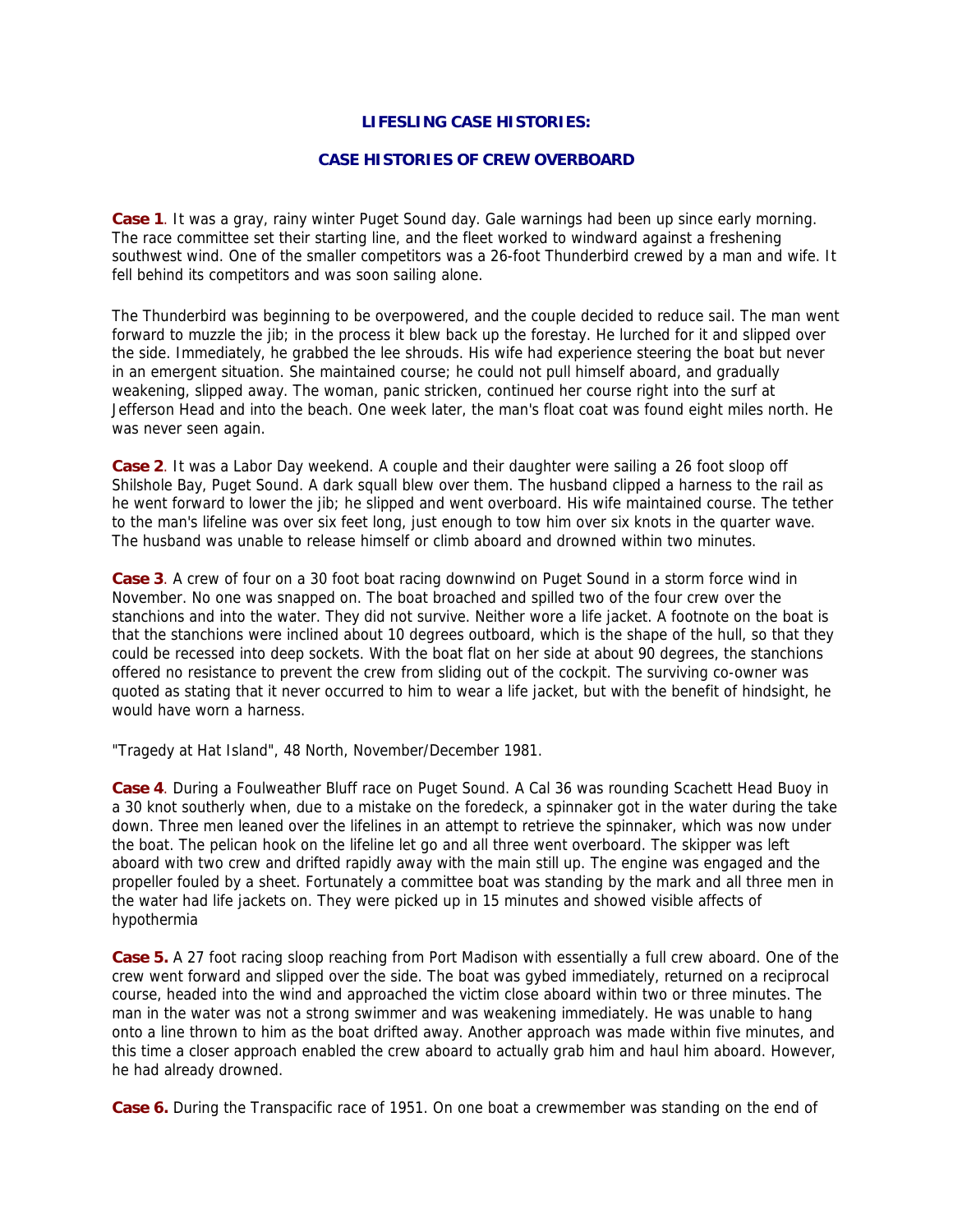the main boom (he had no business being there), when the boom slatted and shook him loose into the water. The boat was only making about 5 knots and, as he drifted astern, he was able to grab the taffrail log, which held him. In those days, international orange and yellow ring buoys were not common, and a white ring buoy was thrown over immediately. Since the taffrail log pin held, the crew was able to pull him close aboard simply by retrieving the logline. However, an effort was made to retrieve the ring buoy and, after tacking back and forth for about an hour and a half with a man at the masthead, the ring buoy could not be located. It was impossible to pick it our from the white flecked sea.

Case 7. During the 1951 Transpac. On another boat, the "*L'Apache"*, running with the spinnaker, Ted Sirks went over the side, grabbed the taffrail log, but this time the pin did not hold. A similar life ring was thrown to him, which he was able to use. Although the boat doused her spinnaker and made an effort to search for more than a day, he was not located for almost 28 hours and then only by a Navy destroyer. Fortunately the water was 85 degrees Fahrenheit temperature and he survived.

**Case 8.** Case 8 involved a man overboard on a cruising sailboat in the vicinity of Cattle Pass, San Juan Islands, Washington. There was a severe, choppy tiderip in the area and little wind, so the effort was made to pick him up under power. The boat was maneuvered stern-to, but the severe chop forced the stern down on him and he was fatally injured by the propeller.

**Case 9.** Case 9 occurred during the SORC in 1979. It illustrates many of the problems encountered. A crewmember on a 46-foot sloop was relieving himself at the stern while his boat was beating in 30 knots of wind. He wore no harness but did have a float coat. He was 35 years old, a professional seaman, reported to be a strong swimmer and not prone to seasickness, although he had said that he was not feeling well. The water temperature was 78 degrees. Within two minutes the boat was brought head to wind and maneuvered under main alone to within about 20 feet from the victim. The crewmember had removed his float coat and was unable to grab a line thrown within reach. His only words were "Better Hurry".

The boat took another pass within two minutes, this time under engine and main. Several lines were thrown across him, but he made no effort to grab them. The boat made a third pass, again within two minutes, a crew member went over the side, reached the victim, but was unable to bring him to the boat before he disappeared. At some point, a line got around the propeller and there was difficulty in rehoisting the main. The second crewman was recovered, but the first was never seen again. In summary, the victim was able bodied and a strong swimmer in water too warm to produce sudden hypothermia. Nevertheless, he succumbed within six minutes.

Sail, April 1979

**Case 10.** Case 10 involved a crab boat fishing in the vicinity of Kodiak Island, Alaska in November. The boat capsized after a long period of gradually worsening stability. Due to a panic situation aboard, and the inexperience of the crew, there was no effort to either don survival suits or inflate the life raft. Three crewmembers ended up in the water alongside, hanging onto flotsam. Two of them became hysterical and swam off into the darkness. After 15 to 20 minutes, the third crewmember managed to crawl aboard the stern section of the vessel and wedge himself in between the rudder and the propeller. He spent the rest of the night there and was picked up in the morning. Even though soaking wet, he was out of the water and was able to survive the effects of hypothermia. None of his shipmates survived.

Epic v Hiner (W.D. Wash. 1981)

**Case 11.** Case 10 involved a crab boat that broke up in heavy seas in Unimak Pass in a December blizzard of about 75 knots. The only survivor of a crew of five managed to swim ashore through the breakers. His last recollection was crawling up out of the surf line onto the beach. He passed out face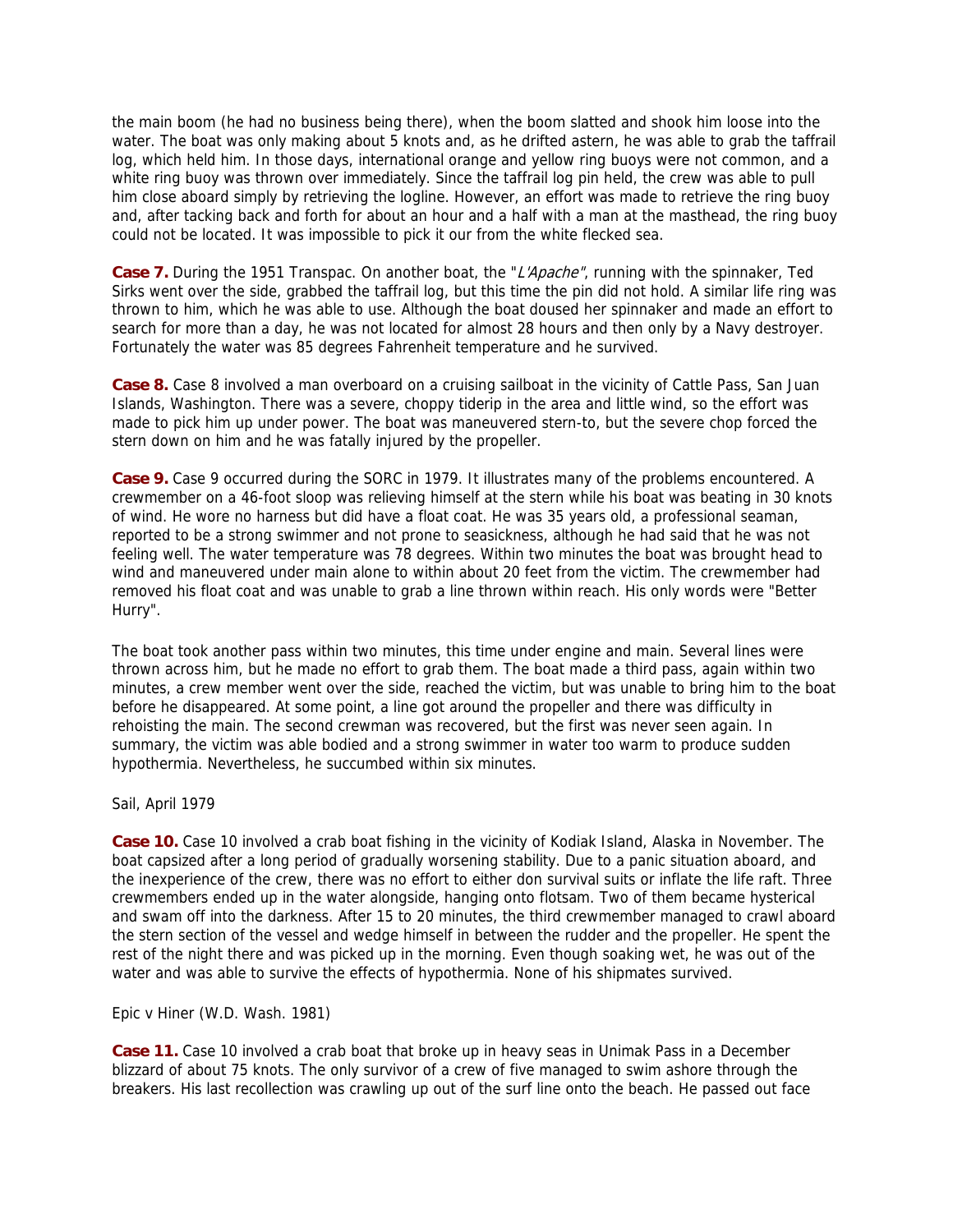down in the snow, soaking wet, and was not found by the Coast Guard until 24 hours later. He was heavily dressed in wool clothing and survived although hospitalized for over a month.

Northern Fishing and Trading v. Grabowski, 1973 A.M.C. 1283 (9th Circuit, 1973)

**Case 12.** Case 12 involved the master of a tugboat who was thrown over the side in heavily ground swells on the Oregon coast in January. There was no skilled boat handler remaining aboard, and the chief engineer, who attempted the pickup maneuver, rammed his barge under tow on his first pass. The captain managed to grab a chain lashing hanging down over the side of the barge, and the ground swell was so heavy that it would totally immerse him on the down roll and pull him feel clear of the water on the reverse roll. It was estimated that somewhere between 15 and 40 minutes passed before anyone got to him. To accomplish this, two more crewmembers went into the water. The first man to him found him already drowned and with a death grip on the chain that had to be pried loose. Both crewmembers who had gone into the water after him had extreme difficulty with the cold water and they also had to be rescued.

Davidson v. Tug Starcrescent (D. Oregon 1987)

**Case 13.** Case 13 involved a Coronado 27, crewed by a couple, which was sailing in late September in Lake Washington in a fresh breeze of about 20 knots when it came upon a capsized sailboat and two young people in the water. They were bobbing up and down in two to three foot waves. The rescuers put a five rung boarding ladder over the side, but those in the water were too weak to even climb on the first two rungs under the water. The rescuers also had considerable difficulty in holding the ladder steady due to wave action. Finally, a pick up was effected with assist from the genoa winch and a sling. By the time the rescue was completed, all four persons were exhausted after a forty five minute operation.

**Case 14.** Case 14 involved a couple who were sailing at dusk in August in the Southern Strait of Georgia, BC, Canada. The man went forward to tie down the jib; the main was set and the boat under power with the dinghy trailing astern. The man was thrown overboard attempting to muzzle the jib. The woman sailed around him in circles but was unable to bring the dinghy close enough to him. She did manage to get a child's life jacket to him which he used to hold his head up. After about three passes, a line overside got in the propeller, and he watched the boat drift away. He managed to swim for about four hours against a foul tide and got to land two miles away. He credited his life to a heavy wool sweater, a windbreaker (a marginally effective wet suit), and the child's life jacket.\* In the meantime the woman left the sailboat in the dinghy, rowed ashore to get help and the sailboat was found the next day tacking down the shore of Texada Island.

\*He is probably right. See Hayward, "Man in Cold Water: Cooling Rate in Heavy Winter Clothing." University of Victoria.

**Case 15.** Case 15 involved Rob James who was a world-class single and double handed sailor. On March 20, 1983, James went overboard from his 60 foot trimaran in 18-20 knot wind and eight foot seas in the English Channel. The crew threw over a horseshoe, but attempts to get a line to him and retrieval by another crew member going over after him both proved unsuccessful. James drifted away, and his body was recovered almost two hours after he had first entered the water. An inquest reported the cause of death as "drowning due to hypothermia."

Sail, "James Death Ruled Accidental," July, 1983, Editorial, Yachting World, May 1983

**Case 17.** Case 17 involved a family which was sailing a small centerboard boat on Hood Canal, Washington, on a summer evening. A gust caught the boat and capsized it. A young daughter was helped aboard the upturned bottom where she held on. Her family remained in the water holding the boat. One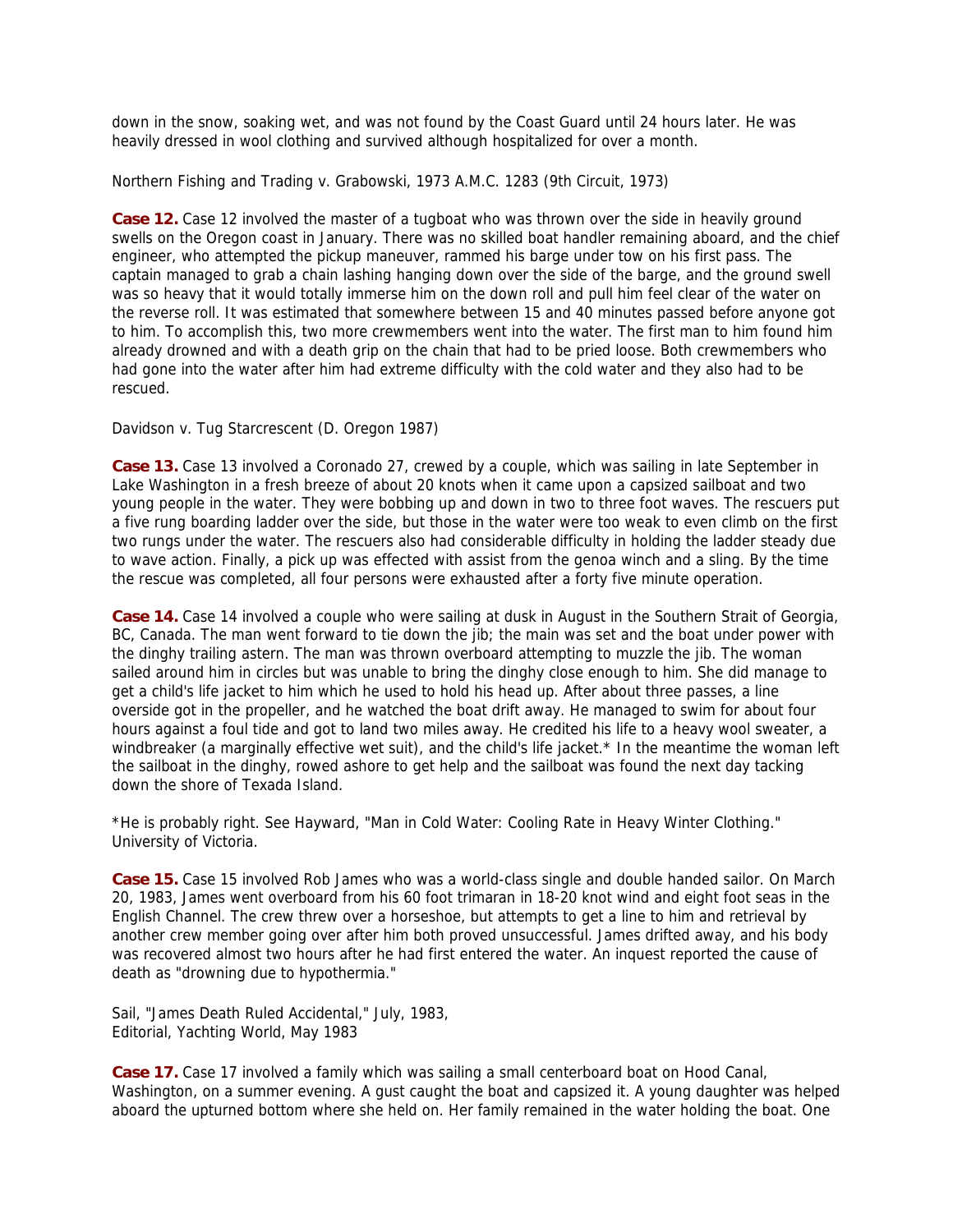by one her family members gradually succumbed to hypothermia, drifted away from the boat, and perished. The young girl was picked up at daylight and later released after medical examination. Compare to case number 10.

1982 13th United States Coast Guard District Case Report

**Case 18.** Case 18 involved a college student who was pulled by rescuers from a frozen pond in Michigan in which he had been submerged for 38 minutes. As the rescuers were placing him into a hearse they heard him give a slight belch. He had no pulse, his breathing had stopped, and his eyes were in a fixed, dilated state. After two hours of CPR and 13 hours of breathing assistance, he regained consciousness. He not only had no brain damage, but he returned to college and maintained a 3.2 grade average.

"New Hope for Cold Water Drowning Victims" Naui News, December 1979. The article reports the results of 11 other similar resuscitations under a study by Dr. Martin J. Nemiroff under NOAA's Sea Grant Program.

Case 19 Case 19 occurred aboard the 73 foot Maxi ULDB "Meridian" off Cape Flattery on October 18, 1984. The boat was under charter heading for California. Aboard were a very experienced delivery skipper and an inexperienced crew. Late at night the skipper came on deck and slipped overboard. He was not wearing a harness or PFD. In the panic that ensued, the engine was started and a line wound so tightly around the propeller shaft that it disengaged the shaft from the coupling key way. The crew affixed a set of vice grips to the shaft to keep from losing it out the stern tube. The skipper was not recovered.

Latitude 38, Vol. 90, P.110 and Vol. 91, p. 61

**Case 20**. On October 15, 1984, a family was sailing the Strait of Juan deFuca. The husband/father fell overboard. The wife and daughters were able to get him alongside but could not get him aboard. A call to the United States Coast Guard resulted in a response that were about an hour away. However, Canadian Coast Guard was able to arrive on the scene in about 12 minutes. The man was still tied alongside and was successfully hauled aboard.

Seattle Post Intelligencer, October 16, 1984

**Case 21**. On September 6, 1984, a 38 foot Hans Christian ketch was sailing off Santa Cruz, California. The skipper fell overboard in darkness. He was wearing a PFD with a strobe. The crew managed to locate him and get him alongside. They then attempted to lift him aboard with a boathook. However, the boathook pulled his PFD off, he drifted away, and the crew lost sight of him. A Coast Guard helicopter recovered the body two hours later.

Longitude 122, September 11, 1984

**Case 22.** On November 25, 1983, a 28-foot Catskill sloop was sailing off Monterey, California, in fresh wind of about 20 knots and eight-foot seas. Estimated water temperature was 58 degrees Fahrenheit. The skipper was the only experienced sailor aboard. When the jib halyard broke, he went forward to retrieve the jib. He was wearing a type 1 PFD and a Forespar harness with a six foot tether. He was washed overboard in a large swell but managed to hang on to the lower starboard lifeline. He was still made fast with his harness safety line which was connected to the mast. He was too heavy for one crew member to lift. Two crew members then tried to lift him with his harness as he reached up for the upper lifeline. As the two crewmen pulled on his harness shoulder straps, the skipper lost his grip on the upper lifeline and slid out of the harness. He as able to grab the rail. The crew got a ladder over the side. He tried to climb aboard several times on the ladder over the side. He tried to climb aboard several times on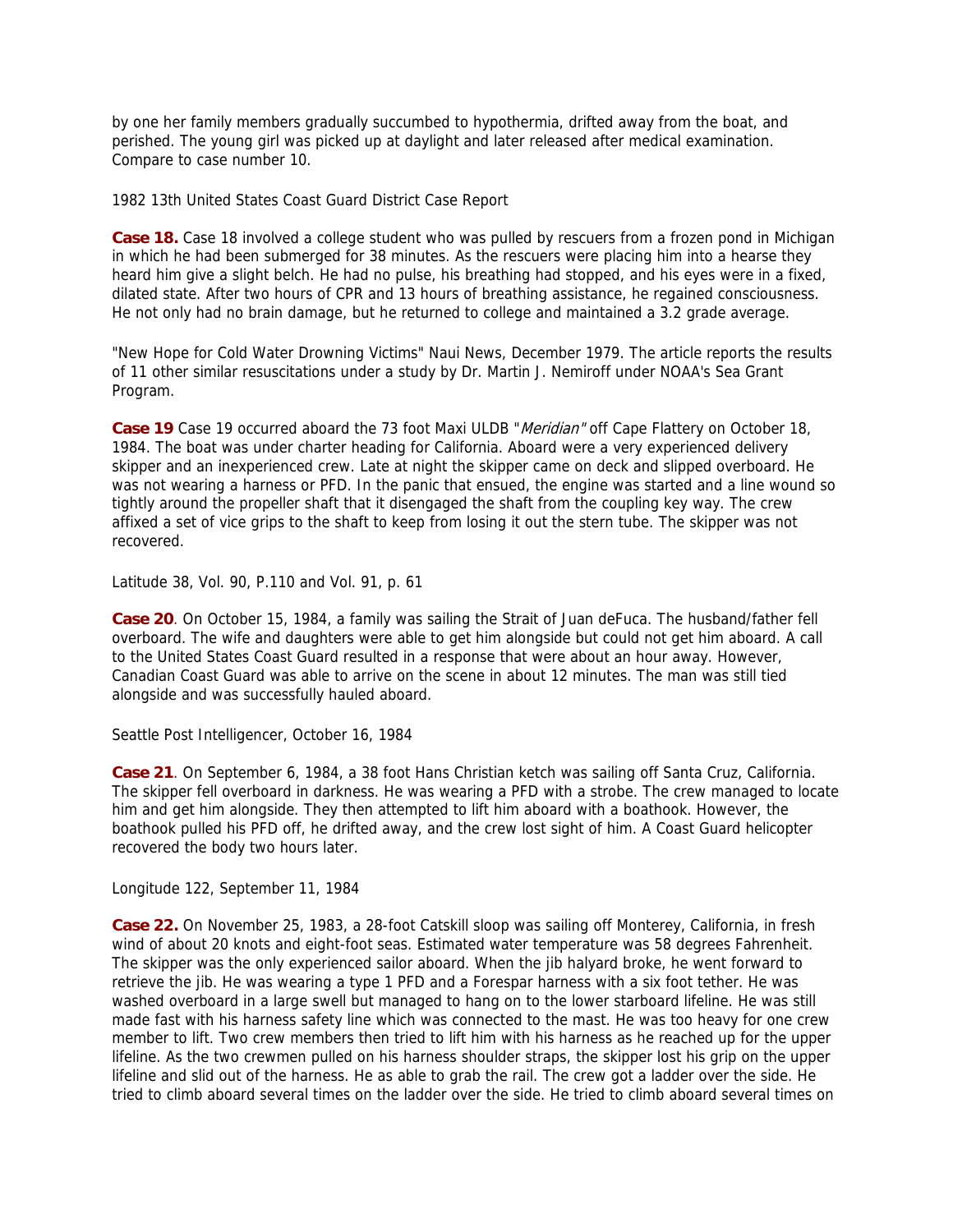the ladder with help from the crew but could not get good footing on the rungs. Finally, stating that he was getting weak, he let go, fell from the ladder, and the boat drifted away. At this point, one of the crew threw a line to him which he caught and they began to pull him in. However, another crew member started the engine and commenced to back down, fouling the line in the propeller. More lines and a life ring were thrown, which the skipper could not grasp. The boat drifted away and the crew lost sight of him. Two hours later the unconscious skipper was located and recovered from the water. He never regained consciousness.

Coast Guard Investigation Report 15782, March 1984

**Case 23.** At 38 degrees north and 51 degrees west in later October, the yacht "Sunstone" was reeling off better than 200 miles a day, running wing and wing. A crew member was lost overboard during a gybe. The overboard pole and life ring were released. The boat was put on a reaching course, her course and log noted and tacked some minutes later. The "Sunstone" engaged in a search pattern and gradually increasing concentric squares. The overboard pole and life ring were first located but were too far away for the man overboard to swim for them. He was, however, located nearby and saved. Water temperature 78 degrees.

#### Sailing, September 1984

Case 24. On November 2, 1984, the 42 foot cutter "*Night Runner*" was about to gybe at the leeward mark in the Seattle Yacht Club Grand Prix regatta. The wind was 25 to 30 knots, seas three to four feet. The boat had just recovered from a spreaders in the water broach when the spinnaker guy fouled during takedown. Crew member Thor Thorson fell over the side while gybing the main. Fortunately, he was wearing a PFD and had been a "victim" in the previous weeks Lifesling tests. The skipper and two of the crew had also been trained in Lifesling use. The "Night Runner" made a quick stop by going head to wind, the Lifesling was deployed, and Thorson got the sling on the first pass. The boat hove to with jib down, and main vanged out, and helm down, and Thorson was hauled aboard manually in the sling. The jib was hoisted and the boat was back in the race having lost less than five minutes. She finished in the upper third of her class. Because the crew knew what to do, everything went smoothly.

Case 25. On February 12, 1983, off Chincoteague Virginia, the tanker "*Marine Electric*" capsized and sank in the North Atlantic. Thirty four crew members were thrown into the water. The water temperature was 39 degrees Fahrenheit, air temperature 29 degrees Fahrenheit. Of those, one managed to get into a life boat and another into a life raft. Four other crew members made it to the edge of the raft but were too weak to climb over the side even though the raft was equipped with a rope ladder. Likewise, the survivor in the raft was too weak to help them. Those four, along with 27 others in the water, perished. The chief mate in a flooded lifeboat, an AB in the raft and even a third mate in the water survived after immersion of about 65 minutes. The survivors were obese and all wore heavy clothing, thermal underwear, hats, gloves, and PFD's. The Coast Guard table for expected hypothermia survival at 39 degrees Fahrenheit water gives a span of 15 to 30 minutes before consciousness is lost.

The surviving AB in the raft described his efforts to get the second mate aboard: "I was trying to get the second mate in, and even with him, with that ladder we couldn't get it in. He couldn't grab on top......... I told him to get a foot hold, see if he could get a foot hold on the ladder. He said he couldn't do it..........He was the first one to drift away.........and then they all started to drift away."

(It has been suggested by Wayne Williams of the National Transportation Safety Association that perforating or cutting a life raft compartment may be necessary to allow access to the raft.)

NTSB, Marine Accident Report, January 1984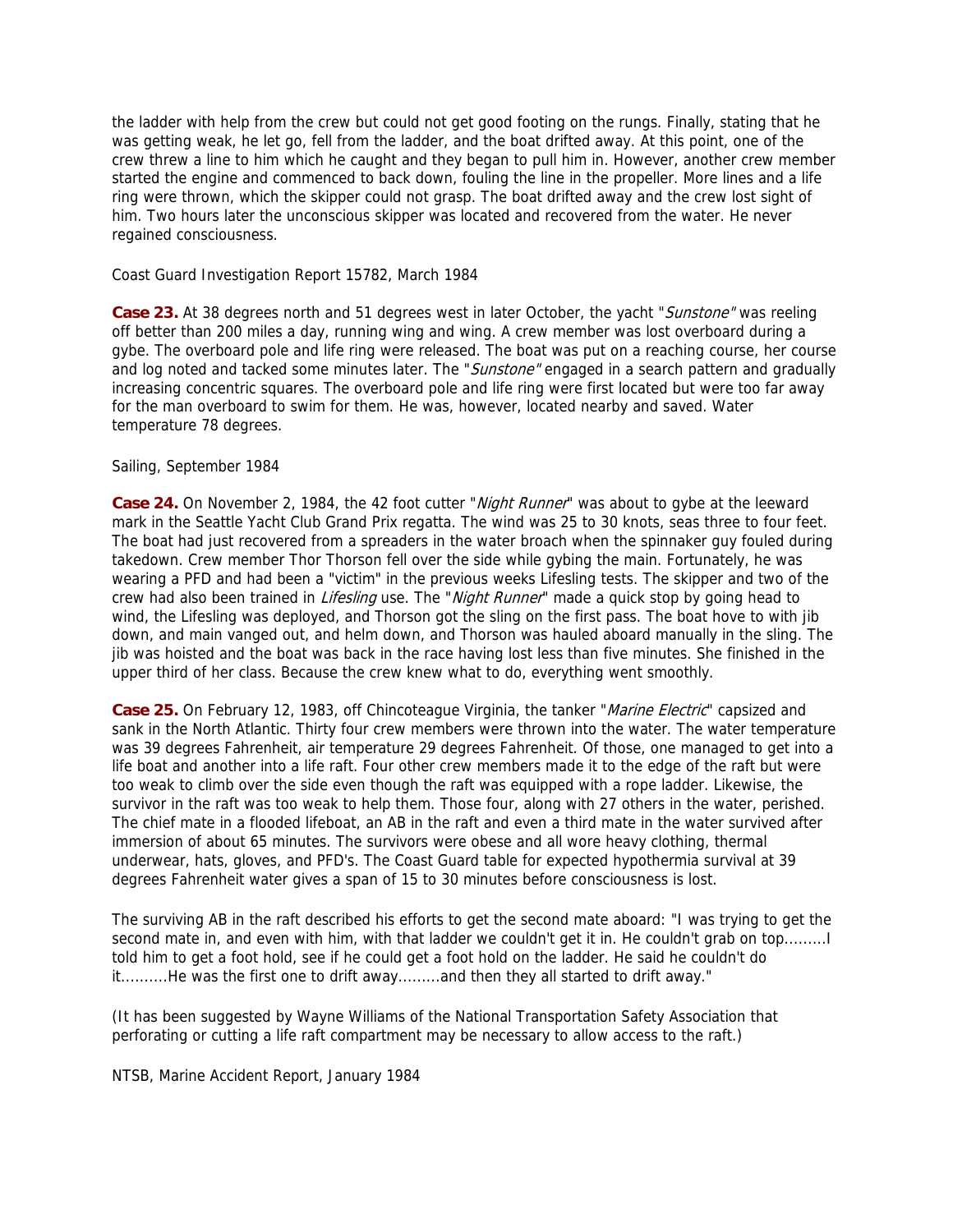**Case 26**. On July 24, 1985, a couple on a custom 33' John Alden sloop elected to leave Port Townsend, Washington, on a trip to Friday Harbor in late afternoon. Forecast was for light to moderate westerlies. The boat was not equipped with lifelines. In the vicinity of Partridge Bank a light westerly suddenly increased to 20 knots. The owner (man) went forward to lower the jib and it blew back up the forestay. The wind increased to 30 knots westerly and seas to 6-8 feet. The man then dropped the main, and the gooseneck collar fell allowing the mainsail to run off the track and blow violently into the cockpit. The boat was now rolling in the trough. The woman in the cockpit was either struck by the mainsail, or falling in violent rolling, fell overboard. She was not wearing a harness or PFD. The man got the mainsail under control and started back toward the woman in the water. He made several circular type passes but could only get it 15' from the victim. After 4-5 minutes he had made 3 circles and she was on her back. He circled again, she was then face down. On the fifth and last circle she was sinking. Coast Guard was notified. The body was not recovered after SAR search into the evening.

The owner had not heard of the Lifesling, but seemed to recall reading something about circling with trailing lines.

## Coast Guard Unit Case No. PA 209

**Case 27**. In Mid-August, a large, old style trunk cabin power yacht had just been taken off dry dock at Lake Union Yacht Works (Dunato Bros. in Seattle). The yacht had narrow walkways on each side and no railings. The husband and wife owners had consumed one or two drinks of alcoholic beverages while waiting at the yard to determine if any leaks existed. They then got underway with the husband at the controls and the wife out on the narrow walkway. She was engaged in throwing the fenders on top of the cabin.

From the pilot seat there was no rear view from which the husband could see aft. When the boat was about 200' out of the slip he noticed his wife in the water about 200' away near the shore. He maneuvered nearby, threw a life ring and started to holler. She was not a good swimmer and made no effort to retrieve the life ring. A workman on shore jumped in and pulled her to shore. With assistance and great difficulty he and another workman pulled her out. She had died of drowning.

**Case 28**. On December 13, 1973, a 52' steel ketch grounded on the Oregon Coast. The yacht was on a winter voyage from San Pedro, California to North Bend, Oregon. Aboard were a man and his wife. The boat had been without engine, stove or any heat for 2 1/2 days. The couple had been wet and cold and without any hot food for the entire period.

After grounding they attempted to launch their life raft which was blown away. The breakers rolled the boat over as the couple, wearing PFD's, jumped into the surf. A Coast Guard rescue team waiting on the beach recovered them after 3 to 5 minutes in the water. They were immediately hospitalized for hypothermia treatment. The husband's body temperature was in the low 90's, the woman's 88 degrees Fahrenheit. The long period of exposure to cold air had lowered the body temperature to the point where a very short immersion in cold sea water had brought them to the brink of death.

**Case 29.** Case 29 involved a wrongful death lawsuit where the defendant attempted to shift responsibility to a third party for failure to have a "proper" man overboard rescue system designed and available. The case is Kaskoski v. Getty Marine Corporation, 1985 AMC 1730 (D. Del. 1983) The action arose out of the death of a customs inspector who fell from a pilot's ladder while attempting to disembark a tanker on Delaware bay. The date was January 13, 1978. The wind was 35-40 knots and air temperature just freezing and water temperature 41 degrees Fahrenheit. The decedent weighed 235 lbs. and was 51 years of age. He had fallen into the water in the vicinity of a pilot boat whose crew were able to get him alongside in the lee of the tanker where the seas were 3 to 4 feet high. The two man crew was able to get a life ring over the inspectors head and under one arm. But when they pulled on the life ring to keep his head out of the water, the life ring started to come off. Efforts to keep his head up by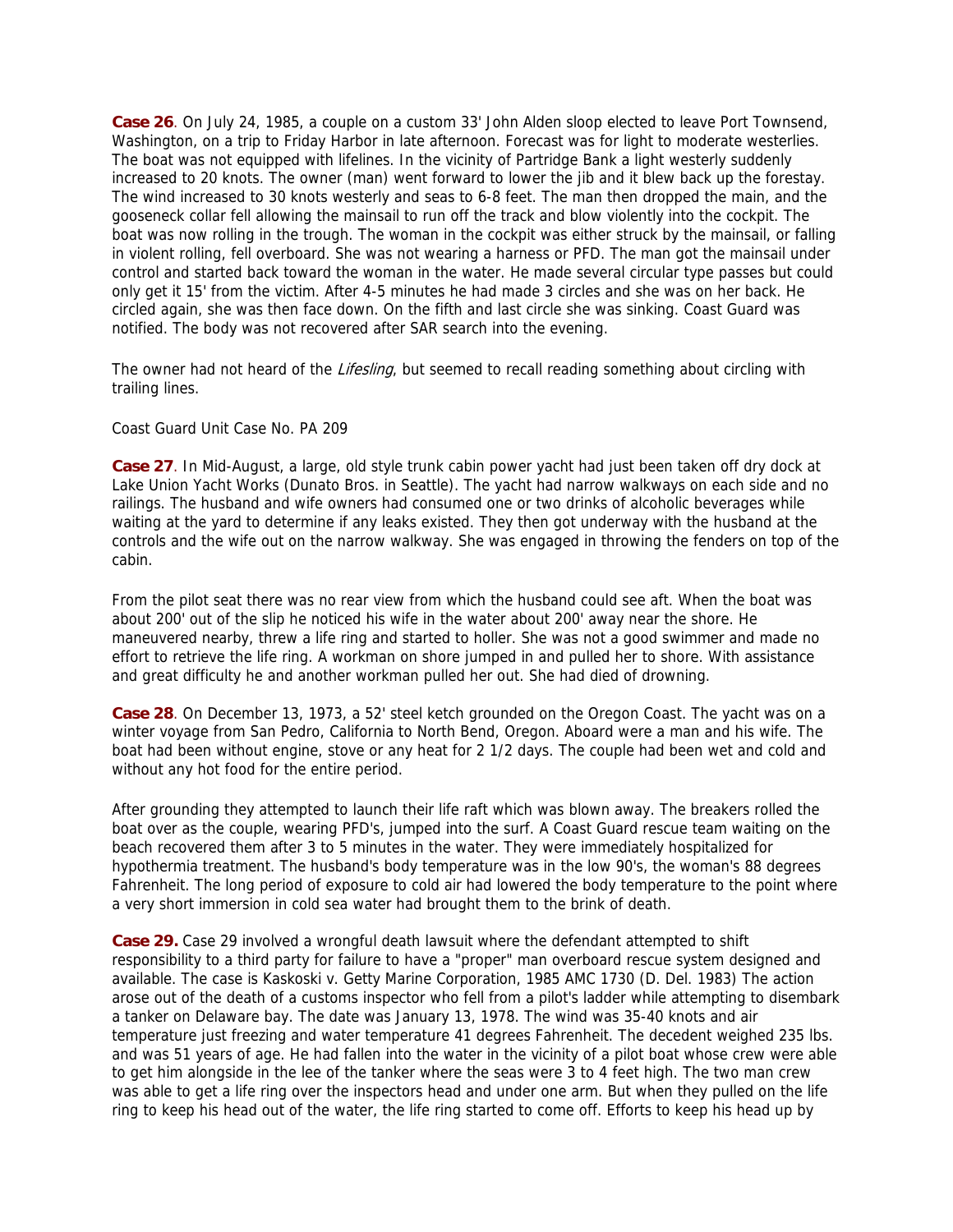holding on to his jacket were likewise unavailing as the jacket would not stay on when they pulled on it. The freeboard of the pilot boat was high enough to make it very difficult for the rescuers to lean over and lift the inspector who was swallowing water and weakening. During the process the pilot boat drifted out of the lee of the tanker into seas of 6 to 10 feet where the crew could no longer hold the inspector and he drifted away. His body was recovered five months later. Getty Marine, the owner of the pilot ladder (which the Court found defective) attempted to shift responsibility to the pilot boat. It presented testimony through an expert witness to the effect that the pilot boat was unseaworthy since it did not have a proper man overboard rescue system. Such a system, Getty contended, should have consisted of a (1) lifebelt to be worn by the rescuer so he could lean over the side with both hands free. (2) a recovery net to fish the victim out of the water and (3) a davit rigged to lift the victim out.

The Court accurately analyzed the inherent problem in a man overboard rescue: "The fundamental problem confronting the rescuers in this situation was getting some piece of equipment around Kaskoski in a secure enough manner to allow him to be pulled from the water."

The Court found that in the state of the art in 1978, no such rescue devices were shown to be either feasible or have actually been tried. The Court also found that it was not shown that the complete system could have saved the inspector before he either drowned or died from hypothermia.

**Case 30**. In February 1985, an 87 foot Holland sloop was on a voyage from the Canaries to Antigua. The yacht was motor sailing at 10 knots on auto-pilot, with main, number one genoa, and both engines (twin screw) assisting. Wind was 9 knots, seas 5 feet. The yacht's professional skipper went forward of the shrouds and stood outside the genoa sheet. The genoa sheet slacked on a roll, then fishailed and catapulted the skipper overboard. The watch deployed the overboard pole and ring, stationed one person to watch the skipper, disengaged the auto-pilot and went head to wind. The yacht was several hundred feet away from the skipper by the time it was on a reciprocal course. The pole assisted in locating the skipper although he had not been able to swim to the ring. The yacht carried a Lifesling (a gift from a guest crew member) which was deployed. Unfortunately, the skipper had shown no previous interest in safety procedures, man overboard recovery, or the Lifesling. He had also struck his head and shoulder while falling overboard, and was not thinking clearly. The yacht deployed the Lifesling on 200' of trailing line but it took three passes before the skipper could be talked into taking the gear. In his state of shock and unfamiliarity with the gear, he thought it was "broken" because of the three sections. Once in the Lifesling, he was promptly recovered. His body temperature was down 5 degrees and he spent 3 1/2 days in bed. The crew felt that prior familiarization with the gear would have simplified rescue considerably.

**Case 31.** On August 1, 1986, the 80 mile coastal race to King Harbor, California started off Santa Barbara with a fleet of 150 boats. At 20:35 after the fleet had rounded Anacapa Island in 8-12 knots of wind, a crew member of a Catalina 27 fell overboard. The skipper reported that he tried to come about but was not able to reach the victim. The Catalina lost sight of the victim and called the Coast Guard. A cutter arrived at 2200 hours and conducted a 16 hour 50 square mile search without results.

#### Waterfront, September, 1986.

**Case 32.** In October, 1986, a well known sailor/artist/shipwright fell overboard from a 40' sloop at the start of a PHRF coastal race off Newport Beach, California. The victim had been struck in the back of the head by the boom and he hit the water unconscious. During the attempted rescue, (1) no one had notified the race committee so the start proceeded, (2) other boats in the area were called off by the 40' sloop (3) after several unsuccessful maneuvers a second man was put in the water with the unconscious victim (4) the sloop, now under power got a sheet in the propeller. Eventually the second man in the water tired and could not longer keep the victim afloat. The harbor patrol and lifeguard boats were finally summoned and effected a rescue by which time the victim was dead from drowning, not head injuries.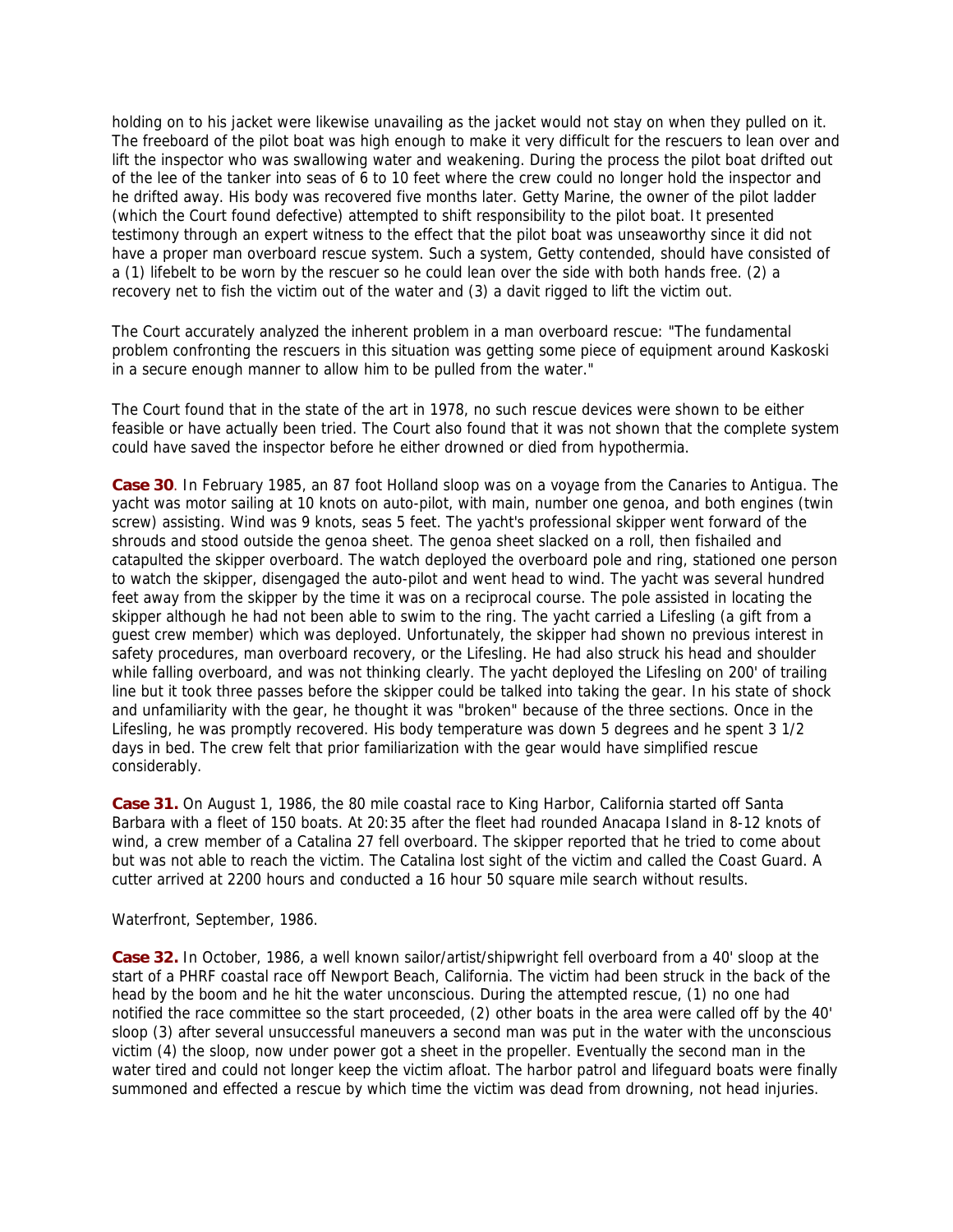**Case 33**. In May, 1987, at about 2100 hours during the Swiftsure Race in the vicinity of Clallam Bay in the Strait of Juan deFuca a 25 foot trimaran disintegrated, the aft cross-beam fractured, mast came down holing the main hull and the port sponson fractured. The boat quickly filled up and capsized. The crew of three climbed to the upturned bottom. The wind was then 12-14 knots, seas four feet (it had been 20-25 knots earlier). Four other racing yachts stopped to assist, and all three crew members were rescued. One of the rescuing yachts, Tantrum, employed a Lifesling to lift a crew member who had only partially donned a survival suit. The victims suit had filled with water and it was estimated that he weighed over 400 lbs. Tantrum's crew had prior experience in practice with their Lifesling and felt the recovery of this extra heavy victim would have been very difficult without it.

48 North, July, 1987.

**Case 34**. During July, 1987, five persons were overboard off the California coast. Four of them were lost off racing sailboats and were rescued, one person overboard from a couple-crewed cruising sailboat was lost. The surviving husband declined to comment as to the details. Of the successful rescues, a few facts are worth mentioning. Two were overboard simultaneously from an ultralight Foley 32 which rounded down in hard spinnaker-running conditions. The Foley was 150 yards away before the crew doused the spinnaker to return. One crew was overboard from an Olsen 40 in similar conditions. He credited his survival to wearing a float coat. He was in the water 20 minutes and, was still swimming for the overboard pole when rescued. The fourth racer fell overboard from "Merlin" on her way to Hawaii. The helmsman immediately went into a quick stop with the spinnaker flogging in 20 knots of wind. The man overboard pole and the horseshoe did not deploy well with the boat laid over, it would not come out of the stern tube. They attempted to throw a line to the man overboard but could not throw it to windward. The crew delayed taking the spinnaker down until they realized that even in a broach the boat drifted faster than the victim could swim. When they did get the spinnaker down, it fouled, first the halyard snagged, then the chute was caught around the keel and rudder. By the time the chute was down "Merlin" was 400 feet away from the victim. "Merlin" was then sailed back under main alone and stopped 15 feet to leeward of the victim who swam alongside to be lifted aboard. Total elapsed time estimated at 8 minutes to rescue, water temperature about 80 degrees Fahrenheit.

Latitude 38, August 1987.

**Case 35**. On March 21, 1987, off Point Hueme, California, a Ranger 22 had just rounded a mark when a "rogue wave" hit the boat, and a crewman slipped overboard. The boat righted, the crew doused the sails and maneuvered back under power. Wind was 8-10 knots 6-8 foot seas. On one of the passes at rescue, the crew was able to hold the victim and pull him two-thirds of the way into the boat when he slipped from their hands. They made another pass but could not hold him. The crewman disappeared from sight ten feet from a life ring. The boat ran out of gas, then attracted the attention of the tugboat which relayed a "May Day" and an unsuccessful Coast Guard search ensued.

Soundings, June, 1987.

**Case 36**. At about 2000 hours, six hours after the start of the 1984 South China Sea Race and an hour and a half after sunset, aboard Rapid Transit, a 63 foot ketch, the genoa split from the foot up. As the crew was getting it in a gust of wind blew it back over the side carrying one crew member with it. The helmsman tacked (he considered gybing) and headed the boat back to the general area where the man overboard had gone over. At that point, a horseshoe and strobe light were ejected. The wind was at 25 knots, seas 8 to 9 feet. The victim fortunately had air trapped in his foulweather coat aiding in his flotation. (no PFD). The foulweather coat was white and when Rapid Transit passed by the strobe his coat was spotted against the sea in the beam. The helmsman sailed the boat up slightly to leeward of the victim and he was thrown a line which he managed to hold. He was pulled to the stern ladder where he was too weak to climb aboard, but the crew managed to haul him out manually. He had only been in the water about five minutes.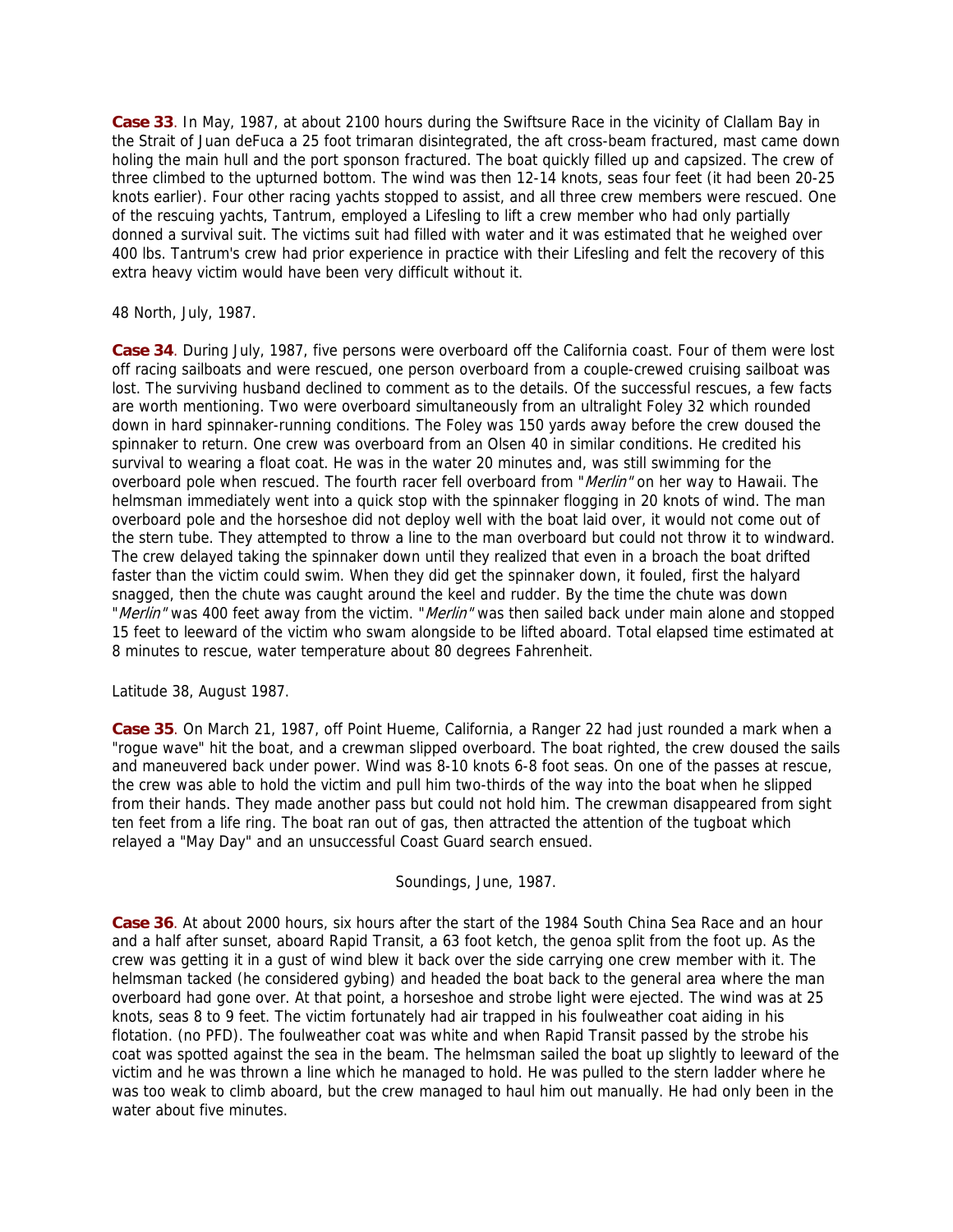Sail, January, 1986.

Case 37. On April 11, 1987, a couple, and their son were sailing their 42' ketch "Antares" in 8-10 foot seas five miles off Santa Cruz when they spotted four persons atop a small overturned sailboat. They had been in that position for four hours. They were too weak to support their own weight. The "Antares" came alongside and pulled them aboard using a Lifesling. The "Antares" then learned that another crewman wearing a life jacket had left the boat in an attempt to swim 4 1/2 miles to shore. The "Antares" estimated the approximate direction the swimmer would have taken, got under way, and after two miles located an empty life jacket. The "Antares" heard a faint muffled, headed in that direction and found the swimmer. He was in a extreme state of hypothermia and his legs completely paralyzed. He was pulled aboard in the Lifesling.

Santa Cruz Sentinel, April 17, 1987.

Case 38. On October 19, 1985, the Thunderbird "*Redwind*" departed Shilshole Bay, Seattle, to start in the Puget Sound sailing Championships. The wind was 20 knots and the crew wore life jackets. A decision was made to change headsails before the start of the race. The genoa got away from the foredeck crew, went over the side and up the headstay. One crew went overboard in the process. Thereafter a J-24 sailed by and threw a horseshoe to the man overboard but he could not get to it. Fortunately he was floating high with the PFD and air trapped in his clothing. "Redwing" by that time was under control and made a pass, the crew threw a line but it too was out of reach. Then "Redwing" on another pass threw a horseshoe, light and drogue. The horseshoe was out of reach, but the man overboard managed to snag the drogue and pulled the horseshoe to him. The man overboard got into the horseshoe, now floating very high, but was by this time exhausted. "Redwing" made another approach, came alongside and two crew grabbed the man overboard and pulled him part way into the boat. The man overboard was so weak at this point that he could not help at all. He was hanging on the rail with the crew struggling to get him aboard when the J-24, still trying to help, collided with "Redwing" and tangled masts. The boats cleared and the victim was hauled into "Redwing's" cockpit after being in the water about 15 minutes. It was all two crew members could do to get aboard over the 23 inch freeboard of the boat.

Nor'westing, January, 1986.

**Case 39**. During the 1987 DeGuidand Bowl Races (French Admiral's Cup), the Hustler 36 "Sting" was working under shortened sail in the channel toward Portland Bill. Wind was at 30 (having moderated) when "Sting" took a breaking sea and rolled her mast in. The skipper/helmsman Justin Smith was not snapped in and was washed out of the cockpit, fortunately taking the horseshoe buoys with him. Sting made two passes; the first was too far away; the second too fast. Another boat in the area, "Stradivarius" also made two passes, missing Smith the first time, and running over him the second. Smith, dragging the buoys, "walked" down the hull head down and came up to leeward. He was able to crawl across the transomless stern and into the cockpit of "Stradivarius"

### Seahorse, July, 1987

**Case 40**. The time was 0115 hours, September, off the mid-California coast. A 38-foot sloop well equipped for offshore cruising was under power southward. Wind was 14-17 knots, there was a steep chop on top of a 3 foot swell. The boat was on auto-pilot and proceeding at 6 1/2 knots. A crewmember joined the skipper in the cockpit; he was wearing warm clothing, sea boots, and a harness equipped with a four foot tether and strobe. The crewmember sat down on the edge of the cockpit, snapped his tether into the lifeline and leaned back. Just then a swage parted in the lifeline spilling the crewmember over the side into the water. The skipper reacted instantly and dove to the tether as it slipped off the lifeline. He grabbed it and strained against the immense weight and pull of the man being dragged at over six knots (very dangerous for drowning). He couldn't reach either the auto-pilot or the throttle to slow the boat down. The skipper cried for help but before another crew member could joint him he lost his grip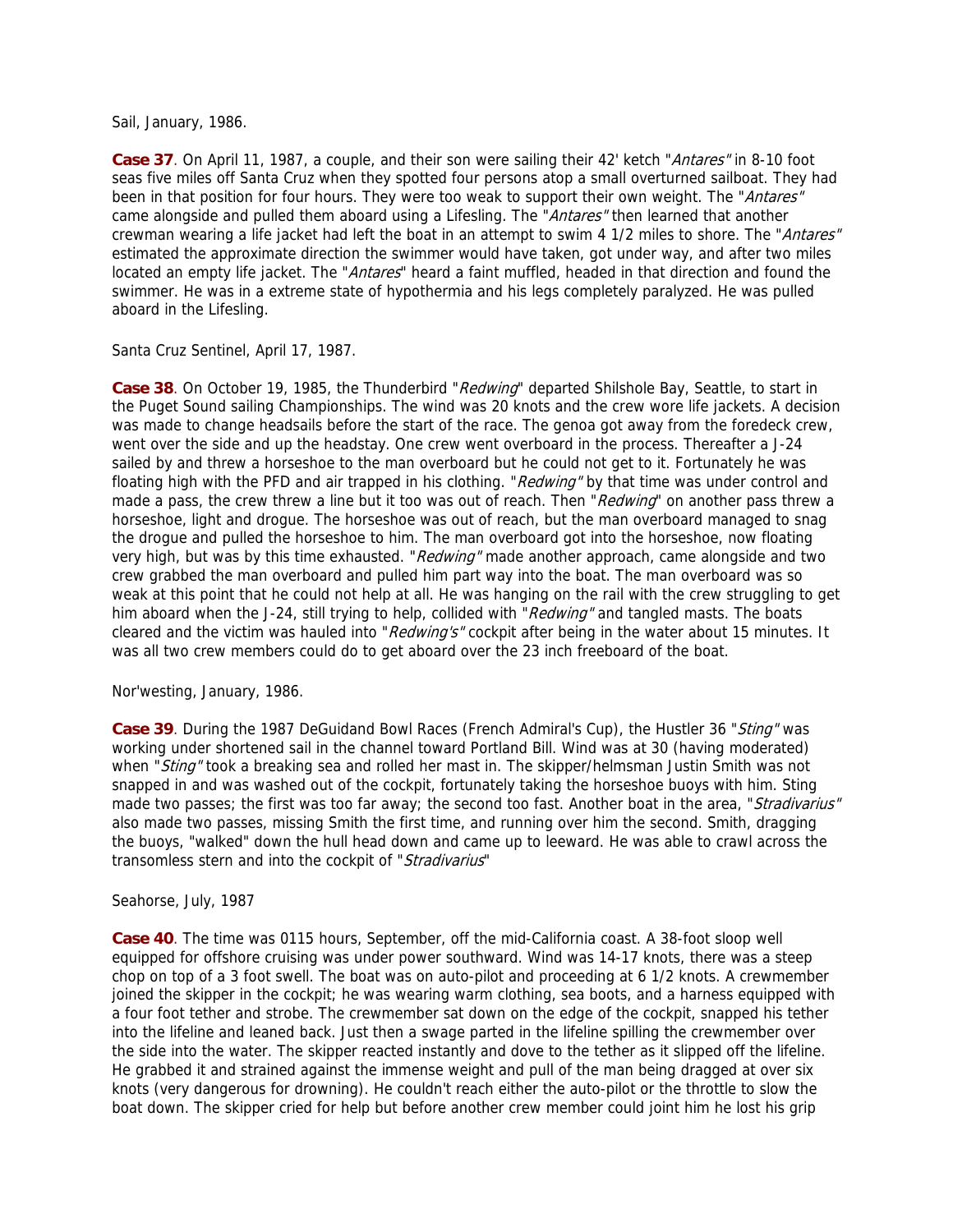and the victim fell away into the wake. The auto-pilot was then disengaged and the boat circled back. Several passes were made in the rough water before the boat was brought alongside the victim (apparently they located him from the strobe). The crew leaned over the side and attempted to haul him aboard, however the boat was rolling heavily, and the victim was unable to help. In the process of trying to drag him aboard the crew pulled the victim's harness over his head and he sank beneath the surface and disappeared. A May Day brought the Coast Guard and a helicopter recovered the victim at 0319. He was dead on arrival at the hospital. Cause of death: drowning.

Santana, November, 1987

**Case 41**. Five days after Case 40 and a few miles to the north a crew of three were sailing a Santa Cruz 27 is a 25 knot wind with seas of 8 feet. All of the crew wore PFD's but no harnesses or tethers. The boat took a broaching wave abeam and was knocked down to 90 degrees. One crew man was knocked face down in the cockpit, the second was able to hang on, but the skipper was thrown out into the sea. As the boat righted, the skipper was spotted about eight feet away. The crew attempted to come about but experienced difficulty turning back to weather. They decided to strike the sails and effect rescue under power. By the time the sails were down and the boat under way the skipper was over 100 feet distant. According to the crew he was conscious and his head was above the water. The crew said they got back within sixty feet and saw the skipper rise on a steep sea and then disappear behind it.

Although he was wearing a bright red life jacket, this was the last they ever saw of him. Further searching lasted only 10-15 minutes when the crew abandoned it because of the heavy seas and fear of capsizing. Faulty radio equipment delayed notice to the Coast Guard until a fishing boat was sighted an hour later. The Coast Guard responded but the victim was never found.

Santana, November, 1987.

**Case 42**. On May 14, 1986, the topsail schooner "*Pride of Baltimore*" was hove down in a sudden squall off St. Johns Virgin Islands. Several of the crew on deck wearing harnesses were snapped onto the jackline which went underwater. The harnesses were not equipped with a hook at the harness end, let alone a quick release. The mate cut his tether line and the tethers of two to three crew members around him. Two life rafts were inflated as the schooner filled and sank. The rafts were inflated, but then deflated due to a lack of proper seal on the valves. One raft was then inflated by mouth and in it eight crew members survived. After a lengthy Coast Guard investigation, it was determined that the cause of the life raft malfunction was improper servicing at the last certification.

Newswave, Winter 1987, 1988 quoting NTSB report and findings.

**Case 43**. In the spring of 1986, during the Canadian Silva Bay Layover Race, a crew member fell off "Radiant" during blustery winds. "Radiant" deployed a heaving line and horseshoe without success. The "Carronade," a Tartan 41, was on the scene shortly. "Carronade" deployed a Lifesling and plucked the victim from the Strait of Georgia Waters. The victim was unfamiliar with the Lifesling and when it was towed to him, at first tried to pull himself alongside with the line.

Pacific Yachting, July, 1986.

**Case 44**. On March 24, 1986, a 15 year old girl was sailing with her family in the early morning hours at 0730 on a 32 foot sloop in the vicinity of Kingston, Puget Sound. The wind was about 35 knots, seas three to four feet. She was struck by the main boom and knocked into the water. Fortunately she was wearing a PFD. The crew deployed a pole and horseshoe buoy. The pole and the horseshoe drifted away from her and were of no assistance in the rescue. The crew on the sailboat attempted to drop sail, but reported a "sail jammed" and they became disabled. The Kingston Ferry coming out of the slip sighted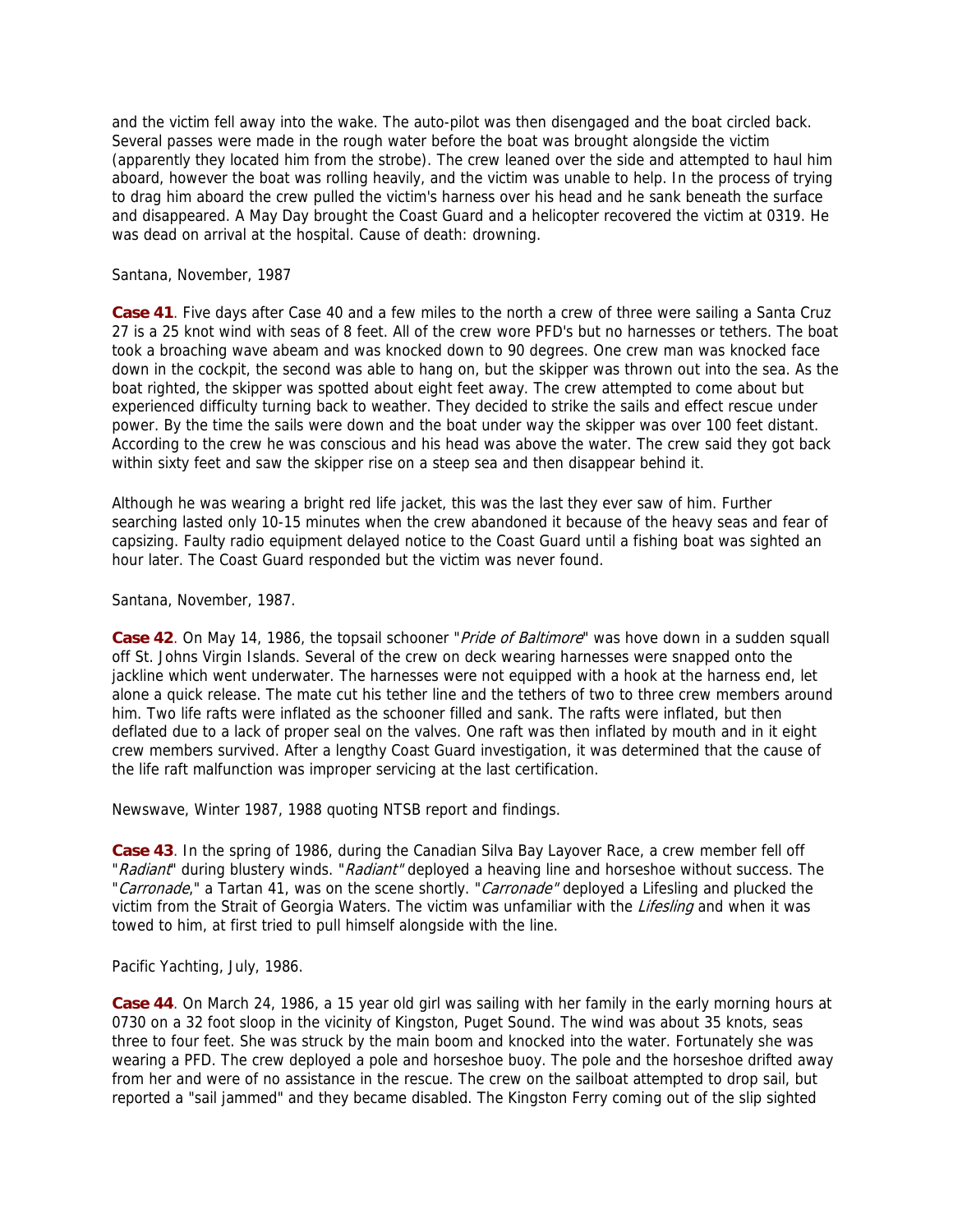the emergency, launched a life raft and rescued the girl after she had been in the water for forty minutes. She was hospitalized and survived. Water temperature was about 48 degrees Fahrenheit.

Case 45. In the third week of July, 1987, the forty foot sloop "White Lightening" was reaching along the New Jersey shore with an off shore northwest wind of 20 to 25 knots. The "White Lightning" was equipped with a Lifesling but no one had ever practiced its use. Aboard were a crew of three. They sighted a women alone in an inflatable boat drifting downwind at about 2 knots away from a man swimming furiously after it. The inflatable and the couple were blowing off shore in toward Bermuda. The "White Lightning" deployed its Lifesling, dropped its jib and circled the man. The MOB was able to grasp the Lifesling on the first pass and was hauled alongside the sloop. He found it easier to be towed if he turned his back toward the boat. Once alongside he was able to climb aboard using the boarding ladder. His wife was then picked up from the inflatable.

**Case 46**. In April, 1982, during the Doublehanded Farallone Islands race a number of boats and lives were lost when a severe southeast gale blew out of the Golden Gate. A cruising boat with several crew had collided with a freighter in the vicinity of Stinson Beach. The crew was forced to abandon ship in life jackets. The skipper had managed to swim over a mile to shore and called the Coast Guard. Later that night an Ericson 35 was beating her way home with a triple reefed main and no head sail. The wind was about 40 knots southeast and seas running to 20 feet. The Ericson sighted a light on the surface and maneuvered to investigate. They came upon one survivor from the cruising boat; he was in his life jacket and tied to another man, also in a life jacket, who was face down in the water. The Ericson doublehanders skillfully maneuvered their boat right alongside the conscious man and grasped his arms. However, the sea was so rough and the man so heavily clothed, that they simply could not get him aboard. He was estimated to weigh 185 pounds. The skipper of the Ericson, John Waite, reported that though both he and his companion were strong and willing, they were just not able to handle the weight. The victim had been in the 55 degree water for five hours. He was still alive but seriously hypothermic and not able to help himself. Only the many layers of clothing had saved him thus far. Waite and crew held onto the victim for about 15 minutes. Finally John said "we just can't do it." John said he would never forget the look in the victim's eyes. At that point a Coast Guard boat arrived. Waite let the victim go but he tangled in lines trailing in the water and was possibly dragged under. The Coast Guard had a very difficult time, but two men in the water and retrieved the victim after another 20 minutes. However, both were dead.

**Case 47**. On March 5, 1988, a Santa Cruz 40 was sailing in Thatcher Pass, San Juan Islands, Washington. She was carrying her 1.5 ounce spinnaker in winds of 30 to 35 knots. The boat rounded up, then down burying the pole. Two men were swept over the lifelines. Neither wore life jackets or harnesses. When they surfaced they were 3 boat lengths away. The crew on board cleared the main off the runner, gybed, released the spinnaker behind the main. They had to cut the spinnaker halyard. Under main they tacked and headed towards the men overboard. The engine was started and engaged, immediately becoming fouled in a spinnaker sheet. The boat motor sailed back to the MOB's. When the boat stopped alongside, it was blown down wind. The boat approached a second time, this time throwing life jackets and a line. Neither fell close enough to either man and the boat was again blown away. The crew then dropped a pair of horseshoes and poles. The horseshoes had built in drogues but drifted away faster than either MOB could swim toward them. By now 10 minutes had elapsed. The skipper now elected to use the boats *Lifesling*. It had not been previously considered. The *Lifesling* was deployed and one MOB was retrieved. The other MOB had in the meantime been picked up by a passing powerboat with a low railing. In reporting the accident, the Santa Cruz skipper believed he could not have effected rescue without the Lifesling.

**Case 48**. In mid-April, 1983, two quarter ton yachts were engaged in an overnight race off Sydney, Australia. The weather was strong gale force. Both boats capsized and sank in seconds. A total of four crew members were lost. Three members from one boat failed to get their safety harnesses unclipped as the boat sank. They were pulled under and not recovered.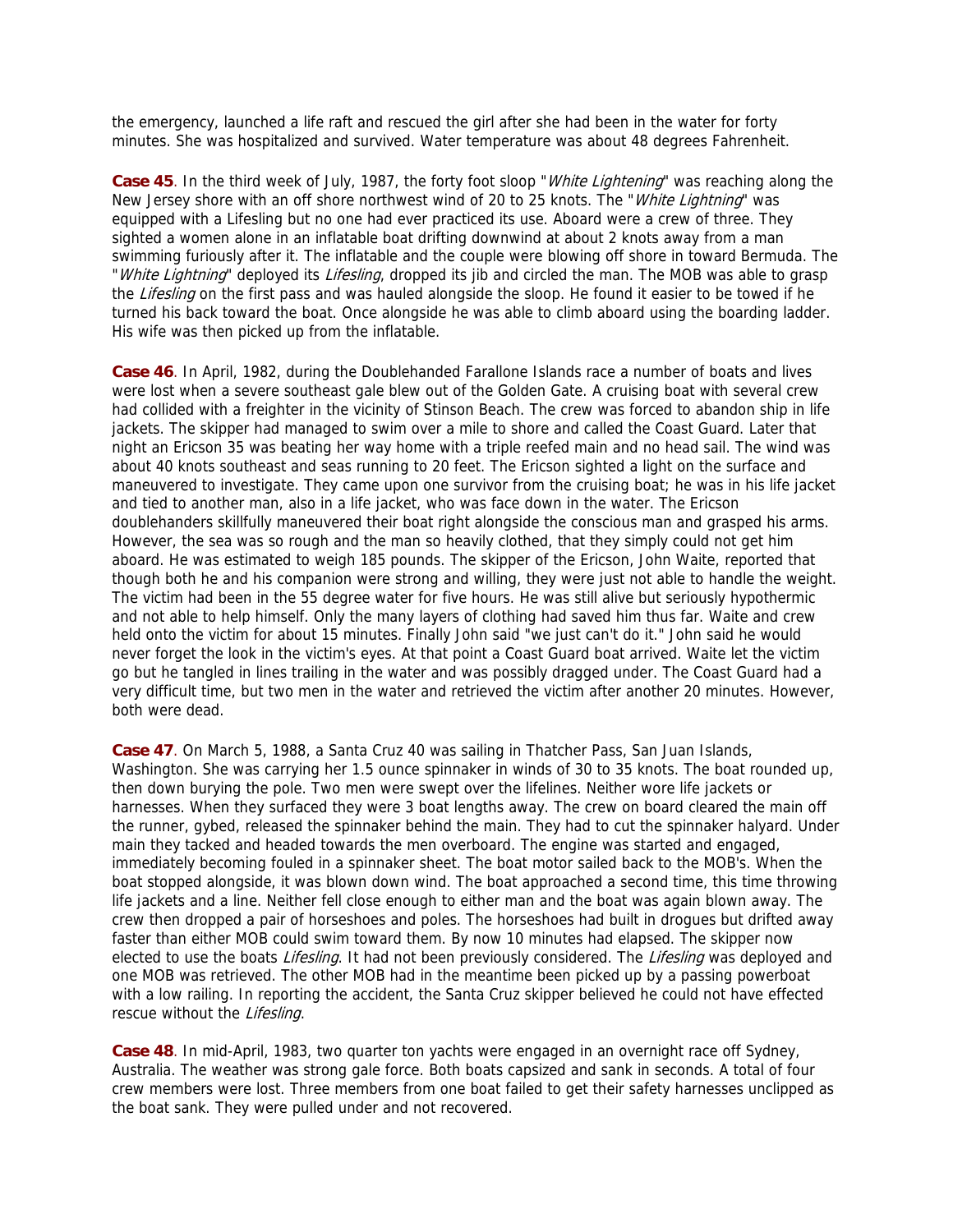News from North Summer, 1983.

**Case 49**. In March, 1988, the steel 78 foot fishing vessel "*Norska*" was engaged in the tanner crab fishery in southeastern Alaskan waters. She was pulling her 700 lb. pots on buoyed lines. The wind was 20 to 30 knots, and the seas were steep and rough in heavy tide rips. A deckhand standing amidships reached over to grab a crab buoy as the boat rolled heavily away carrying the crew member overboard with the buoy and under the surface. The skipper had participated as a volunteer the previous winter on Lifesling drills on the Yaquina Bay bar at Newport, Oregon. Those drills had included maneuvering with the traditional Williamson, Race Track, and Anderson (circle) turns. At the conclusion of those drills he had been given a *Lifesling*. The skipper immediately put the Norska into a quick stop and then a slow turn, a crew member standing amidships threw the *Lifesling* which got to the MOB as he was coming to the surface for the second time. The MOB got into the sling and was quickly brought aboard with the boat's power crab block. Both skipper and victim reported that the rescue would not have been successful without the Lifesling.

**Case 50**. Fastnet Summary.

A total of fifteen lives were lost in the August 1979 Fastnet Race. These casualties inspired an inquiry by the RYA and RORC. The report summarizes the following:

a). Three were lost after the capsize and disintegration of their life raft. The crew had abandoned their boat instinctively after two severe knockdowns. The yacht was subsequently recovered. The buoyancy compartments were torn apart. The crew remained in the lower half of the raft. An hour later two of the survivors were washed out of the raft and lost. The raft was capsized again, and the buoyancy chambers were completely separated. A third crew member was lost climbing to the upper buoyancy chamber.

b). Three were lost trying to climb the pilot ladder of a coaster. Five crew members had abandoned their yacht to a life raft. (This yacht was also later recovered) A local coaster responded to flares, approached the crew members and lowered a pilot ladder. Two young crew climbed up the ladder but two others who managed to get hold of the ladder were unable to climb, fell back into the sea. A fifth man lost hold of the raft and fell under the stern of the coaster.

c). One lost in a capsized raft. During an abandoning ship effort, a raft capsized while a crew member was stowing gear from a yacht. The raft's painter line snapped, the raft and crew member swept away.

d). Two were lost trapped in the cockpit of an inverted yacht. A yacht was rolled through 180 degrees and remained inverted for three to five minutes. The crew had to extricate the skipper by cutting his harness. He was then swept away and lost. Another crewmember who had remained in the cockpit throughout the capsize died some time later.

e). Six were lost after being washed overboard. (i) Two men were washed out of the cockpit of a yacht by a large breaching wave. The harness of one held but the line on the harness of his companion broke. His yacht attempted an unsuccessful search. (ii) A yacht capsized then righted, the empty harness of the skipper was found still snapped to the boat. (iii) Three men were washed overboard. Of these, one man's safety harness held and he was recovered, the safety line of one parted, and the third was clipped on to a lifeline which also parted. (iv) Another man was washed overboard and came adrift when his harness came undone. The yacht maneuvered back to within a few yards of him but could not come alongside. A man went in the water tied to the yacht by a long line but missed by several yards to contact the victim. Several more attempts were made to recover the MOB without success. Efforts were abandoned when there was no further sign of life.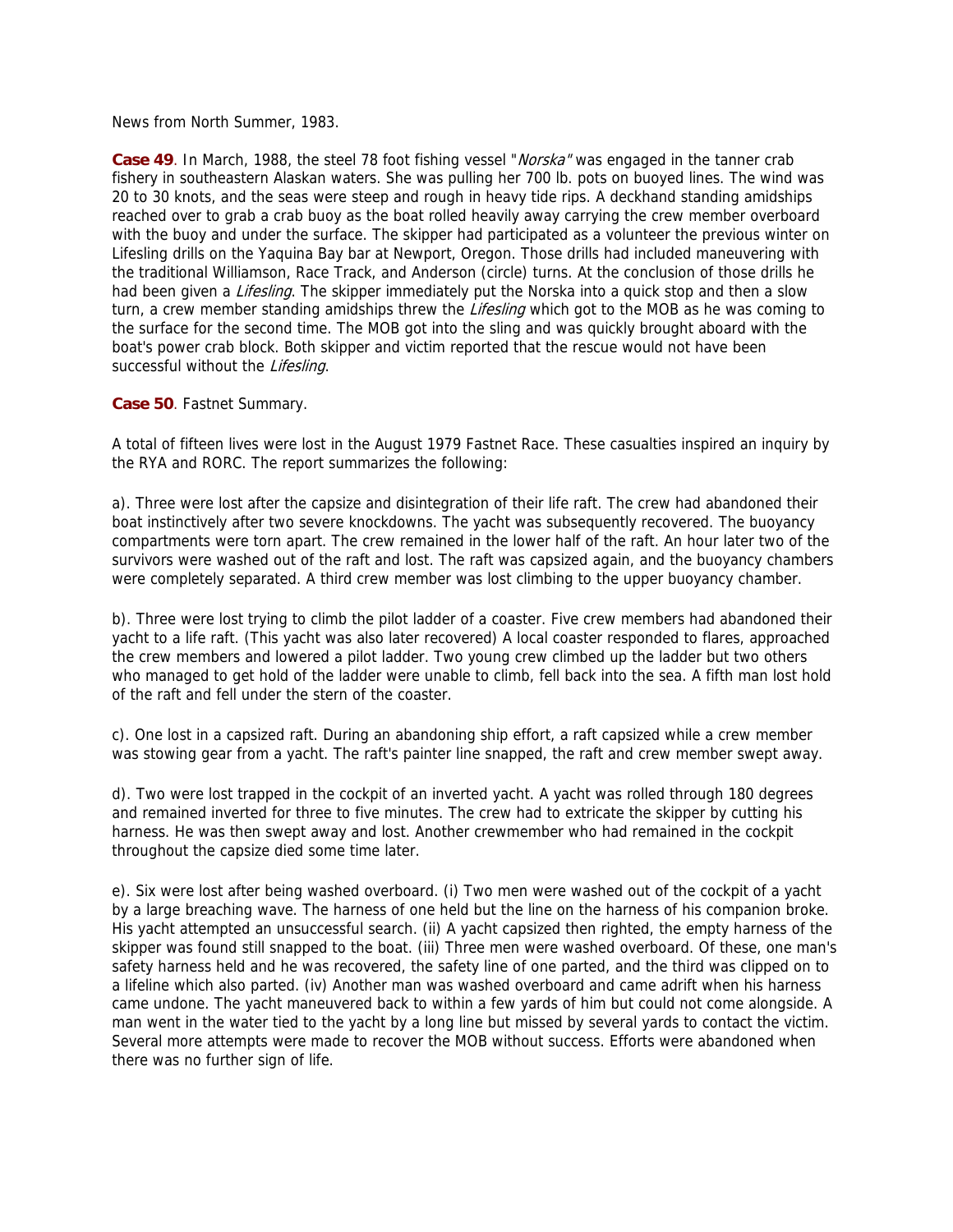RYA, RORC Report. See also "Fastnet Force 10" by John Rousmaniere.

**Case 51**. In early January, 1989, a 49 foot commercial fishing boat was in heavy seas on Cortez Bank off Southern California approximately 90 miles West of San Diego. There were two crew members aboard, father aged 70 years and son aged 50 years. They were working on deck securing the vessel for heavy weather when the elder fisherman was washed over the side by a heavy sea. His son managed to grab the father alongside, but was unable to pull him aboard. It was not reported how long the two struggled, but the son eventually was exhausted and had to let go. He returned to port in a state of shock, and reported that his father, weighed down by heavy clothing and sea boots, was simply too heavy for him. The father was given up for lost. Father and son had fished together for 30 years.

San Diego Union, January 17, 1989.

**Case 52**. In May, 1989, an Etchells 22 was racing on San Francisco Bay in 20 to 25 knots of wind. The boat was on a tight spinnaker reach, barely under control, with a crew of three. The middleman lost his grip on the spinnaker sheet, tumbled over the side and in doing so, grabbed the bowman taking him over also. The skipper, now alone, quickly went head to wind, and dropped the spinnaker in the water, then returned to the two crew in the water. The crew managed to grab the side of the boat but the skipper could not drop the main because of a halyard lock. The boat continued to make some way, but neither crewman over the side could get back aboard. Finally, a crew from another Etchells jumped in the water, swam alongside, climbed aboard the first Etchells. He and the skipper hauled one of the victims aboard. It then took all three to haul aboard the 58 year old, 200 pound middle man. Without the extra help and despite the low Etchells freeboard, the skipper reported that he could not get either man aboard by himself.

Latitude 38, June, 1989.

**Case 53**. On June 28, 1989, the Tartan 10 "Arete" was beating toward the weather mark in a race near Chicago. Winds were north at 25 knots, seas running at 5 feet. Arete was on starboard and approaching the Tumlaren class "Viking" which was on port tack. "Viking" tacked to stay clear. Her skipper Clark Pellet slid across the boat breaking off the tiller and falling overboard. "Viking" was disabled and lowered her sails. "Arete" saw the emergency, made a quick stop and deployed her Lifesling. Pellet had the Lifesling in hand in two minutes, and although he had never seen one before, he was able to figure out how to put it on. "Arete" rigged a tackle from the spinnaker halyard and hoisted Pellet aboard. Within 5 minutes of going overboard, Pellet was back on deck, albeit, a different boat than he had started from. "Arete's" crew had practiced with the Lifesling earlier in the year. During the emergency, "Arete's" crew was concerned that they were drifting away too rapidly from Pellet while he as trying to figure out how to get into the Lifesling. They started the engine and backed down briefly to take tension off the trailing line. When Pellet was in the Lifesling, the engine was shut down.

Great Lakes Scanner, September, 1989.

**Case 54**. On August 8, 1989, just before midnight, the yacht "Haley's Dream" was heading toward Fastnet Rock at 8.5 knots in 25 knots of wind. The boat took a knockdown and crew member John West was pitched onto the lee side and rolled through the guardrails. (He was in the act of going below when the boat was knocked down.) West was wearing a life jacket, but carried no strobe light. The boat tacked, sailed back on a reciprocal course and put out a May Day. Within a short time, West's voice was heard and another boat in the vicinity put up a flare. The "Haley's Dream" deployed her Lifesling, which was rigged with a drogue. (When the Lifesling was first listed in ORC regulations, a typographical error required the attachment of a drogue. This has since been corrected. ) The drogue was of sufficient size to affect boat maneuverability at low speed and to straighten out the *Lifesling* tether line, rendering it virtually useless. "Haley's Dream" dropped sails and started the engine. Four parachute flares were used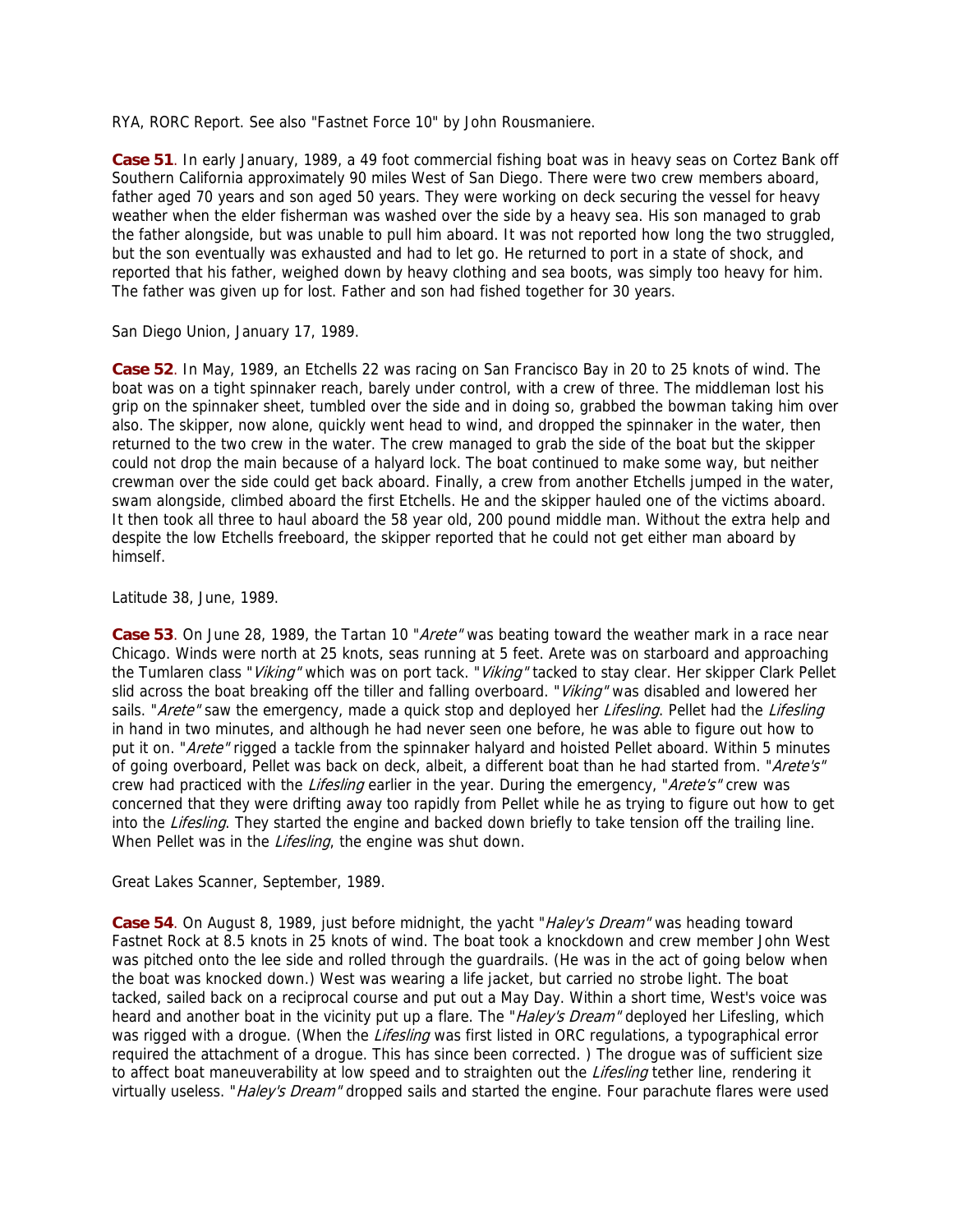to light the area and a *Danbuoy* dropped near West. On the fourth pass, a genoa sheet was passed to him and he was winched aboard on a halyard. Simultaneously, the *Lifesling* line caught on the propeller.

#### RORC Report to USYRU, August 25, 1989.

**Case 55**. On January 26, 1988, the 158' crab fishing vessel "Pacific Apollo" was 50 miles west of Pribilof Islands in the Bering Sea. The sea was rough, seas at 10 to 12 feet and wind at force five and rising. The victim, Tyler Bricker, was inside a crab pot on the launcher working on the tunnels. The launcher was accidentally activated throwing Bricker, inside the pot, into the sea. The crew yelled "man overboard" and the skipper turned the boat immediately back to where a crew member was pointing. The skipper maneuvered the boat smartly in a circle and alongside Bricker, who had come out of the pot and was now on the surface. The crew tried to get a life ring to Bricker and then a grappling hook. This was difficult because of the wind and sea, and Bricker was weakening and could not grab either. Another crew member, Ron Naughton, went over the side. Bricker was now on his back with salt water coming out of his nose and mouth. Ron got hold of Bricker and also was holding a line, but the rest of the crew could not pull the two men over the rail. Then the crew took the picking boom hook and hooked it into the collar of Bricker's hood. He was lifted part way out of the water before the hood tore off. Then they put the hook in a life ring and Ron put one arm through it and one arm around Bricker. The boom operator lifted the life ring, but Ron could not hold Bricker as he was too heavy with water soaked clothing. Bricker now appeared to be unconscious. Bricker slipped out of his grasp and sank out of sight. He was not seen again. Ron was lifted back aboard with the assistance of the life ring. The whole episode took 10 to 15 minutes.

Alaska Department of Safety Report, number 8805455.

Case 56. This is the story of a successful rescue with the Lifesling. It might also show how good fortune may favor those who are most prepared and experienced.

The boat involved was "Xanadu", a Rawson 30, well rigged for offshore sailing. The boat had been sailed to Hawaii and back. She was captained and owned by Randy Williams, and his crew, and victim, was Paul Weston. They have been best friends for years. Randy Williams has been sailing "All my life." He has been in the US Coast Guard for 16 years, and has been involved in Coast Guard Operations in Alaska and the Northwest. Paul Weston is also a very experienced boater and scuba diver.

"Xanadu" was off Cape Beale, on the west coast of Vancouver Island, Canada, near Barkley Sound. The wind was blowing about 25 knots, the seas were 6 to 8 feet and "sloppy". Paul, wearing a PFD and Lirakis safety harness, clipped into a jack line, went forward to lower the jib. The main was up and the boat was driving on a reach. After the jib was on deck, Paul went to the bow to secure the sail and halyard. He clipped the harness directly into a pad eye on deck, and reached up to get the shackle on the halyard. He had a hand on the pulpit, when the bow fell off a wave. As the boat dropped, Paul's hand slipped off the pulpit, and he came up short and hard on the harness's tether. The pad eye, a standard brand tack welded item, broke at the weld, allowing Paul Weston to fall overboard; although it was the boat which actually dropped out from underneath him.

Randy Williams immediately tossed overboard a horseshoe buoy and pole. The horseshoe landed close to Paul who grabbed it. Paul also had on a good PFD, tight fitting foul weather gear and superior quality long underwear. He kept his feet at the surface to prevent the boots from filling with water. Randy depowered the mainsail, started the engine, made sure no lines were trailing in the water alongside "Xanadu", and then motored close to Paul. He deployed the Lifesling, put the engine in neutral and circled Paul. Paul got the Lifesling and put it on. Randy hauled him in to the stern of the boat where Paul was easily able to climb aboard on the stern ladder. He had only been in the water for 5 to 6 minutes and "was not really wet at all." They continued into Bamfield where Randy bought Paul dinner.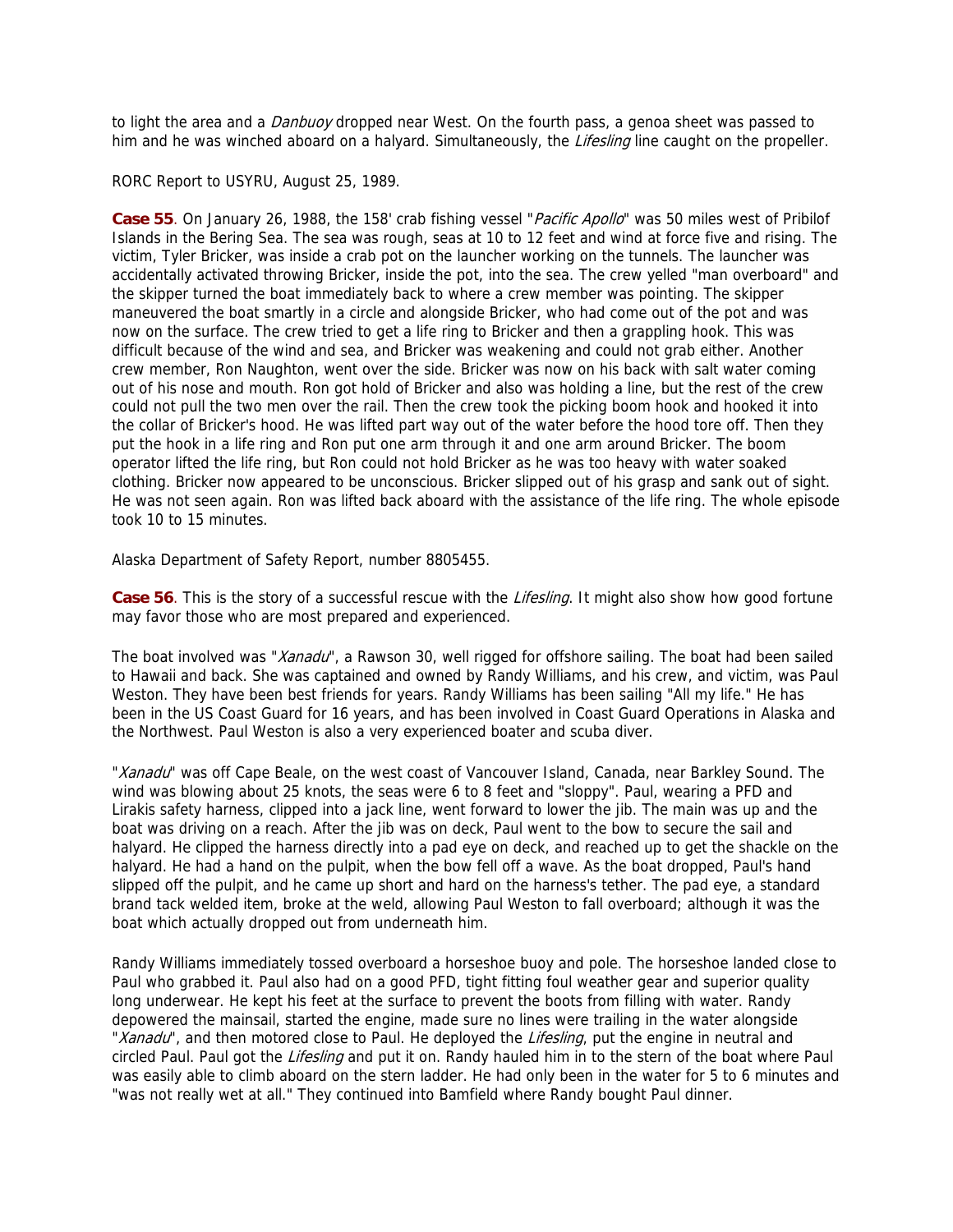Of the Lifesling, Randy Williams said: "I think it is a great product. I'll never have a boat without one." He and his wife, who knows how to sail and how to make the *Lifesling* work, now live on a Young Sun 43 and are planning a voyage offshore. Paul Weston has fulfilled a long spoken of dream and moved to the Florida Keys where the water is warm.

**Case 57**. REFERENCE CASE NUMBER 65, JAPAN GUAM RACE OF 1992.

"Taka" was a 47 foot ULDB designed to the IMS rule with a stability index of 108 degrees (the angle of heel at which the positive righting arm disappears. US Sailing recommends a minimum index of 120 degrees for off shore events.) On December 29, "Taka" capsized while running under number 3 jib and furled main in a quartering sea of 15 to 22 feet. Wind was 32-48 knots. "Taka" remained upside down with three men trapped in the cockpit and four in the cabin. The four in the cabin escaped to the outside through the main hatch. One of the men in the cockpit had drowned. After 45 minutes, "Taka" rolled and righted itself. The six survivors were able to launch the life raft. Waves capsized the raft and the emergency bag which was not lashed spilled its contents which were lost. The survivors were able to get back into the raft and drifted for 26 days. The rescue transmitter failed to work due to either breakdown or improper handling. Of the six life raft survivors, five died prior to location by a freighter on January 25th. The post race search which included 52 aircraft and 11 patrol boats had been abandoned on January 16th. The raft had drifted almost 500 miles.

Preliminary Report, Japan-Guam Yacht Race 1992, Nippon Ocean Racing Club.

**Case 58**. Stephen D. King, of Deerfield, Illinois, gave this report of an incident which occurred on October 4, 1992: "We were racing a J-30 on Lake Michigan five miles off Chicago in 15-18 knot southeast winds, clear skies and unlimited visibility. Waves were one to three feet in a chop left over from stronger winds earlier in the day. We had rounded the windward mark, set the chute on a port jibe and were in the process of hauling down the number 2 genoa when our bowman went overboard. He was leaning against the lifelines with one hand reaching for the sail and the other holding onto the top lifeline when his boot slipped on the deck and he went over the top. Of the six of us left aboard the boat, I was the only one to see him go. I hauled on the helm to harden up, yelled "man overboard" and instructed the crew to drop the chute and deploy the Lifesling. For about ten seconds, the crew were frozen in place. (Afterwards, they told me that their first reaction was "Why is he doing a man-overboard drill in the middle of the race, particularly when we are comfortably ahead of most of the fleet?") Then they got the spinnaker down below and cleaned up the lines while the jib trimmer trailed the Lifesling. While we were sailing upwind, I would see that our bowman was floating high with his vest fully inflated. The vest literally glowed in the water, he was that easy to spot. I tacked the boat when I was upwind of him, came close aboard, and then made one more circle before the Lifesling reached him. As he got into the Lifesling, we brought the boat head to wind with sails luffing, and pulled him to the stern where he was able to get a foot onto the stern ladder, and with assistance from two crew, climbed aboard."

**Case 59**. Phyllis Neuman of Pt. Richmond, CA, gave this report of an incident which occurred on May 3, 1992: "On May 3rd, we were sailing our Perry 47 near the Golden Gate Bridge. Typical for this time of year, winds were gusting over 20 knots and dozens of sailboarders were having the time of their lives playing among the whitecaps.

One sailboarder came close and told us that one of his mates was down and in need of help. We immediately went into action. Since we were broad reaching with the 150% up, we had to turn the boat into the wind to douse the sails. This was not an easy task to do quickly, even with three guys working at it. At least five minutes elapsed before all the sails were down.

We then immediately fired up the motor and rushed over to the sailboarder. He board had been dismasted and he was floating beside it while a buddy stood by. He was chilled, but because he had a wetsuite, he was still able to get around.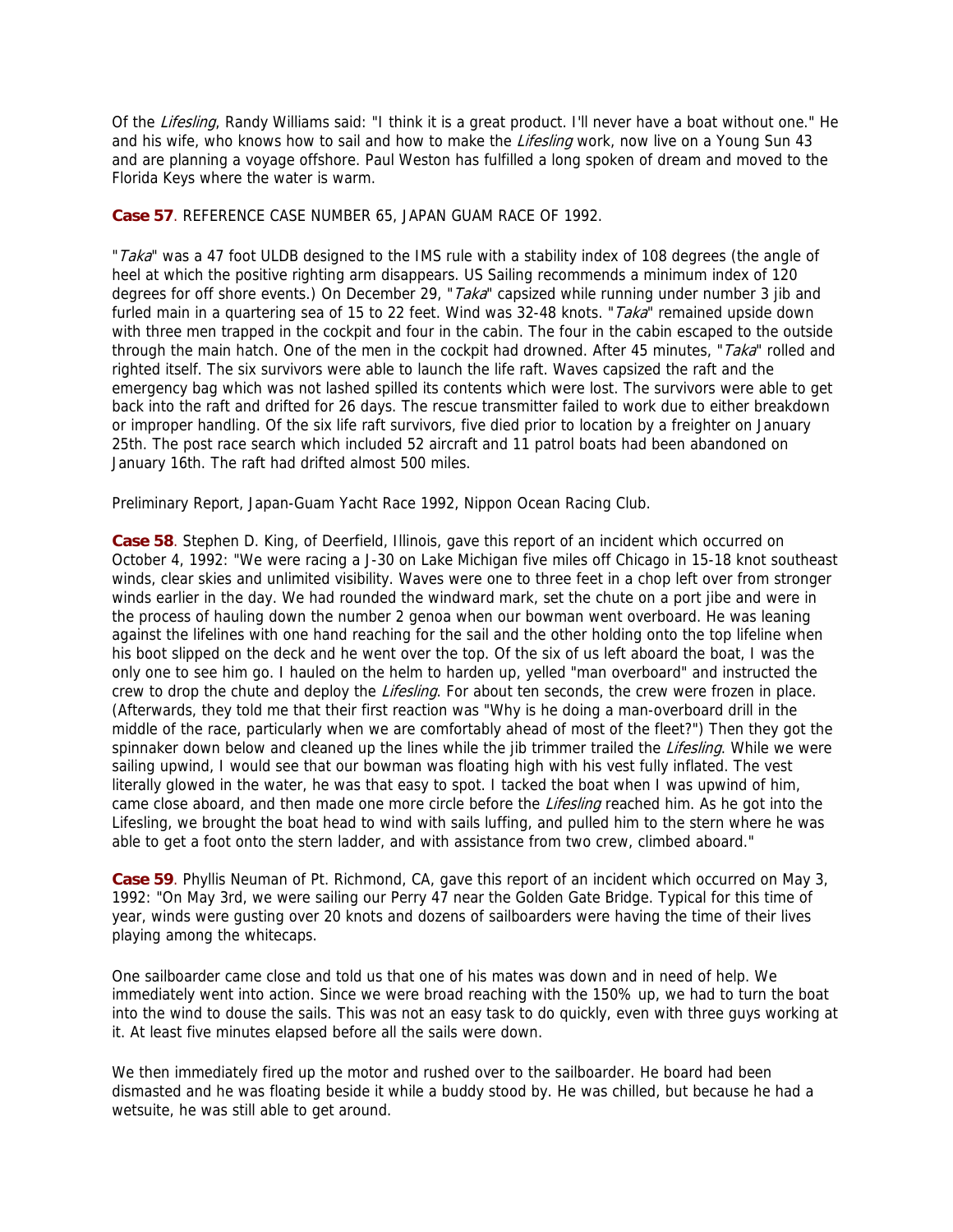We quickly pulled our *Lifesling* out of its case, only to find that it needed untangling. Once it was untangled, we threw it quickly to the sailboarder and began making tighter circles around him, paying out more line until he as able to grab it. Instead of putting the *Lifesling* over his head as it is intended, he held onto it with one arm. He seemed to be having trouble hanging onto the sailboard at the same time, so he finally let go of it. We may have been going too fast for him to hang on.

The next time around we yelled for him to put his arms through the Lifesling, which he did. Unfortunately, he still didn't hear us tell him to buckle it. We dropped our boarding ladder, turned off the motor, and reeled him and his sailboard in. He was seriously chilled and dazed, but not hurt.

**Case 60**. On a dark and moonless night in the 1990 Bermuda race, the S & S 61 "*War Baby*" was sailing on a starboard tack in 35 knot winds with a number 3 jib and 3 reefs in the main. A crew member had gone forward to check a loose spinnaker pole. A wave washed him over the side as his harness tether either broke or came loose from the stanchion base. An inflatable man overboard pole was released by the helmsman after a 20 second delay. (The helmsman was also trying to gybe the boat.) The pole did not inflate properly and lay on its side some distance from the man overboard. (about 300 feet.) However, "War Baby" could see the light, went head to wind, dropped the jib and returned under power to the vicinity of the light. A high intensity light was used and spotted the man overboard, who was not a strong swimmer and who was not wearing a life jacket. A *Lifesling* was deployed, but the trailing line was tangled. Another crew member jumped over the side, and took a line with him- the line was too short to reach the man overboard. Finally, "*War Baby*" drifted down on both swimmers, and they were retrieved manually by the crew on deck.

Report of Warren A. Brown, owner of "War Baby", October 13, 1990.

Subsequent investigation by the Safety at Sea Committee of the Sailing Foundation indicates that the Lifesling trailing line had not been properly stuffed in the bag, although efforts to interview the mate, who had allegedly packed the bag, were unsuccessful.

**Case 61**. This incident occurred in the July 1992 Bristol Bay fishery. Dan Hennick was skipper of a 32 foot gilnet boat. The fishing period had ended at 2300 hours and Hennick was bound toward Egegik with a "good load" They arrived alongside the tender after midnight. The night was dark and fog was rolling in. Hennick maneuvered alongside the tender in a strong current and surge. His crew was inexperienced. The bowman threw a line that fell short and the crew member on the stern threw a line which also fell short, sank and was sucked into the propeller. The bowman made another cast and fell overboard. The bowman (Ralph) swam alongside where Hennick caught hold of his wrist and held him alongside. The bowman seemed dazed, said he was dying and told Hennick to just let him go. At this point, the other deck hand, Tim came forward and also fell overboard. By this time Ralph was almost unconscious and again asked Dan to let him go. Hennick could not pull Ralph aboard and Tim could not get himself back aboard. Minutes, perhaps seconds, were left, before at least one crew was to die. The tender alerted two other gillnetters to the emergency and they came alongside Hennick's boat. With three hands, both Ralph and Tim survived.

Pacific Fishing, December, 1992.

Case 62. This incident happened in the Bermuda Race of 1960. The ketch "Seylla" was reaching at night in gale force winds closely reefed. Crew member Jack Weston had just unsnapped his harness and was starting down the companionway when a rogue way came aboard. Somehow Weston was ejected from the companionway and hurtled to the lee side where he went overboard. The boat was held on course by the crew while they determined a reciprocal course. A rescue light and ring were released but fouled on the mizzen sheet and was dragged along in the wake. A second rescue light was then released. The crew then had difficulty starting the engine and when they did found the propeller was out of the water much of the time, so the mizzen was set as well as a number four jib. On returning to the overboard light (a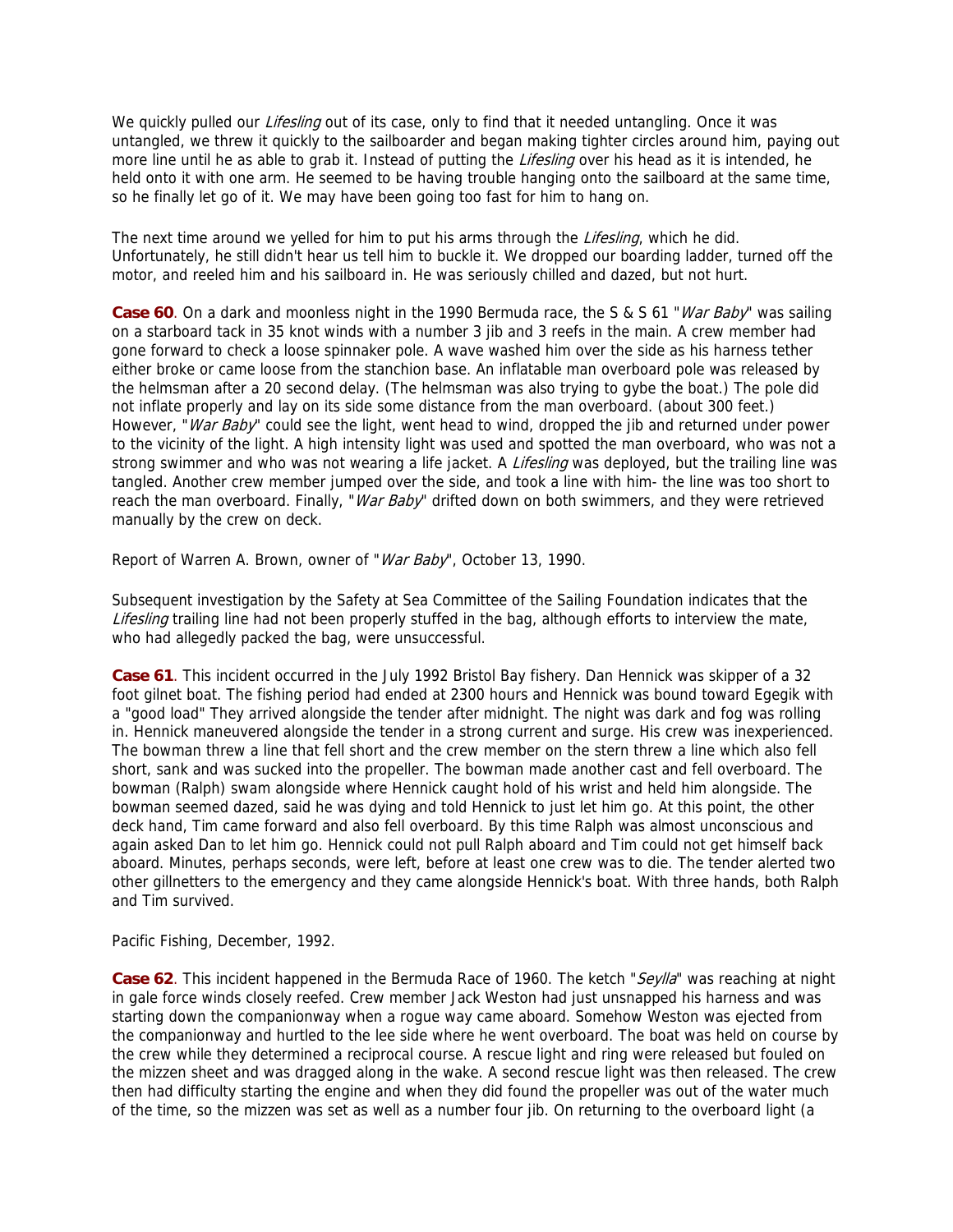strobe) Weston was located nearby. He had been able to swim to the strobe. (The water temperature was 80 degrees Fahrenheit.) Once nearby the crew of "Seylla" threw a spare spinnaker pole at Weston it just missed. The helmsman somehow managed to bring the " $Seylla$ " alongside Weston and two crew members rolled him over the rail as the boat surged in the trough. At that moment, the overboard spinnaker sheet wound around the propeller shaft and stopped the engine.

Cruising Club of America, December 1992.

**Case 63**. In the 1992 Bermuda Race, the Frers 66 "Kodiak" was reaching on a black night about to enter the Gulf Stream. It was 2307 hours, 200 miles off Newport, Rhode Island. Brad Dimeo had gone forward to attach a short line to the genoa for an outboard lead. Suddenly he was overboard. Three flashlights were spotted on Dimeo who was holding the genoa sheet which had been released. It did not seem appropriate to change helmsman even though Ken Reed, who was at the wheel, had not been at the wheel during the crew's previous overboard practice sessions. (which had been "in-depth"). Nevertheless, Ken went into the textbook recovery as the *Lifesling* was deployed, gybing and going head to wind again as Dimeo reached the *Lifesling.* "Kodiak" stopped head to wind as the jib was doused and Dimeo hauled over the transom by several crew members. The skippers report contained several recommendations which included:

1. Keep at least two separate lights on the MOB

2. Stop the boat as fast as possible.

3. Do not start the engine unless it is to slow the boat.

4. Do not change helmsmen unless it is absolutely necessary.

5. Have available a strong beam light in case the MOB is lost from view of the flashlight.

6. The Lifesling is much more effective than a heaving line, he would recommend two Lifeslings, and a heaving line.

7. Practice man overboard drills with all helmsmen and practice at night.

Cruising Club of America News, December, 1992.

**Case 64**. US SAILING RESCUE MEDAL SYNOPSIS, 1991-1992.

US Sailing awarded seventeen rescue medals for successful MOB recoveries in 1991-1992. Five rescues employed Lifeslings, five heaving lines, one swim ladder, and six apparently manually retrieved. In six situations, the engine was used in the rescue effort and in one of those the propeller fouled a line. Included were case 63 and another rescue in the 1992 Bermuda Race. John Ahrens, skipper of the "Lively" went overboard from the foredeck while putting a sail through the hatch. A wave caused him to lose balance and go over the leeward rail. The crew was alerted, the Quick Stop performed and the "Lively" pulled alongside Ahrens. A Lifesling was deployed and the skipper retrieved manually in a reported 30 to 45 seconds allowing the boat to continue racing in less than one minute.

**Case 65**. Of nine yachts entered in the Japan Guam race of 1992, four retired, one dismasted, and two sank. Fourteen died. The race started at Koajiro Bay on December 26, 1991. Wind was NNE at 14. On December 27, the wind suddenly shifted to the SE at 20 to 30. Yacht "Kitty" dismasted and "Contessa X" retired after blowing a mainsail. In the afternoon the wind became SW 32-48 knots. Crew member Ishikowa fell overboard from "Marine Marine" at about 27 miles east of Aogashima Island. "Marine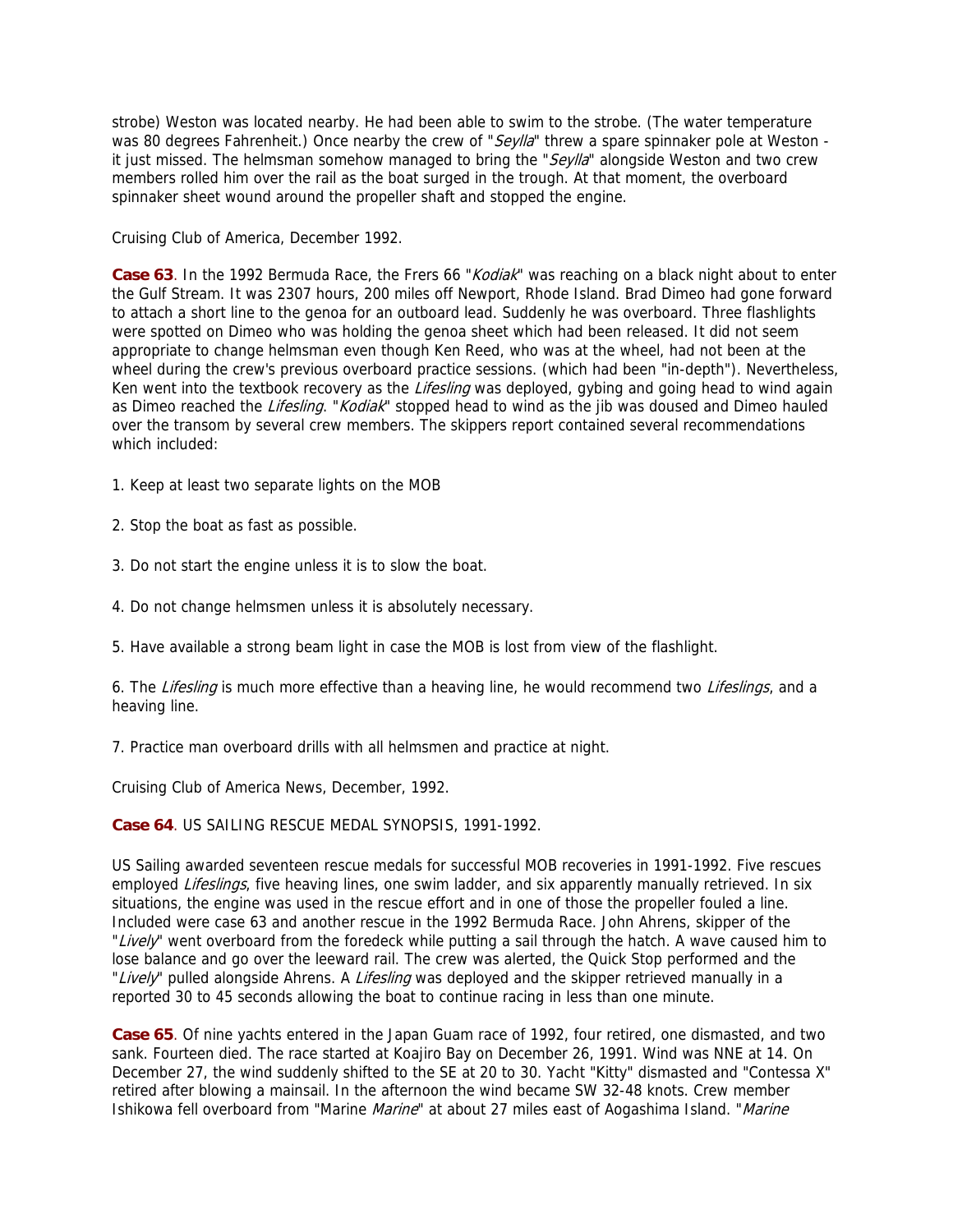Marine" was a 35 foot IOR design which had completed many offshore races including the Hawaii Japan race. Se was of fiberglass construction. Ichikowa was trying to untangle a running backstay from the SSB antenna. He was not wearing a harness. A life ring and automatic light were thrown over. "Marine Marine's" crew hauled down all sails, started the engine and commenced a search under power. The search continued from the time of the accident at 1540 until after dark without locating either Ishikowa or the light and ring. "Marine Marine", after receiving a storm warning, proceeded under engine and sail. On December 29, the yacht's engine stopped when the propeller was fouled by a preventer line. That afternoon the patrol boat "Mizuko" encountered "Marine Marine" and attempted to tow, the line parted and "Mizuko" stood by. Wind was then 26-40 knots, seas 12-20 feet; that night the wind increased to 32-48 knots, seas 15 to 20 feet. During darkness the early morning of December 30, "Mizuko" lost sight of "Marine Marine". At 0530 "Marine Marine" lost her keel and turned bottom up. The cause of the lost keel was later determined to be the fatigue and sheer stress on the fiberglass hull. Three crew members of "Marine Marine" escaped from the cabin. At 0700 the "Mizuko" discovered the empty life raft of "Marine Marine", and at 1030 located the yacht and recovered the sole survivor. One body was recovered from the companionway and two from the cabin. Four others who had escaped the cabin were swept away. At 2330 the boat sank. While these events took place, another tragedy took place on the " $Taka$ ".

**Case 66**. On the night of January 16, 1993, the fishing vessel "*Massacre Bay*" rammed a rock and rolled over in Alitak Bay, Kodiak Island. The capsize took place only about 250 yards from shore. The four crew members donned survival suits, but three of them had not pulled on their hoods. The crew left the life rafts on the boat expecting them to automatically inflate and deploy. It is believed one did but it was not visible in the darkness. The crew climbed onto the keel and then jumped into the water. They clung together for about 5 minutes, then the three without hoods gradually swam or drifted off and died as hypothermia set in. The lone survivor, Matthew Corriere, swam ashore. Corriere reported that the crew had never had an emergency practice. "If we had a drill, we might have all been alive. We had talked about it that night at dinner."

North Pacific Fishing Vessels Owners Assoc. Issue No. 5, Winter 1993

Kodiak Mirror, January 18, 1993.

**Case 67**. Sunday, March 21, 1993, a no-race day, Bill Boyeson and two of his crew were practicing on Puget Sound near Seattle, WA. The weather was 10 to 12 knots, overcast with showers, a little lumpy. South of Meadow Point, they noticed two men and a young boy waving from an open fishing boat as if for assistance. They dropped their sails and headed for the boat in distress. Before they arrived the boat swamped and capsized. In a few minutes, "Sassy" came alongside and the boy was quickly muscled aboard. The two men, in life jackets, were together at the bow of the overturned boat. "Sassy" had a Lifesling with the hoisting tackle stowed in the bag. The tackle was rigged; one man then the other was brought aboard. The whole affair from first notice to all aboard took about fifteen minutes. Another large sailboat took the overturned boat in tow and in due course delivered it to the launching ramp. The three fisherman had lost everything except their boat and their lives.

CYC Leadline, May 1993.

**Case 68**. In September, 1993, a couple were sailing from San Francisco north to Drake's Bay in 18-20 knots of wind. The boat was a Pretorian 35 and was carrying a 150% headsail. The wind increased to about 30 and the man went forward to change down to a smaller headsail. He uncleated the halyard and went to the lee side and disappeared from his companion's view. She remained at the steering station. With the engine running and in gear, she attempted to hold the bow into the wind. Because of the flogging headsail, which had now ripped its leach from head to clew on the radar mount, the man continued to be out of sight. He was wearing a fanny pack inflatable and had his harness clipped to a jackline. The woman heard the man cry out and determined that he had fallen overboard. She ran forward and found him tied to the boat with his harness but low in the water because the fanny pack had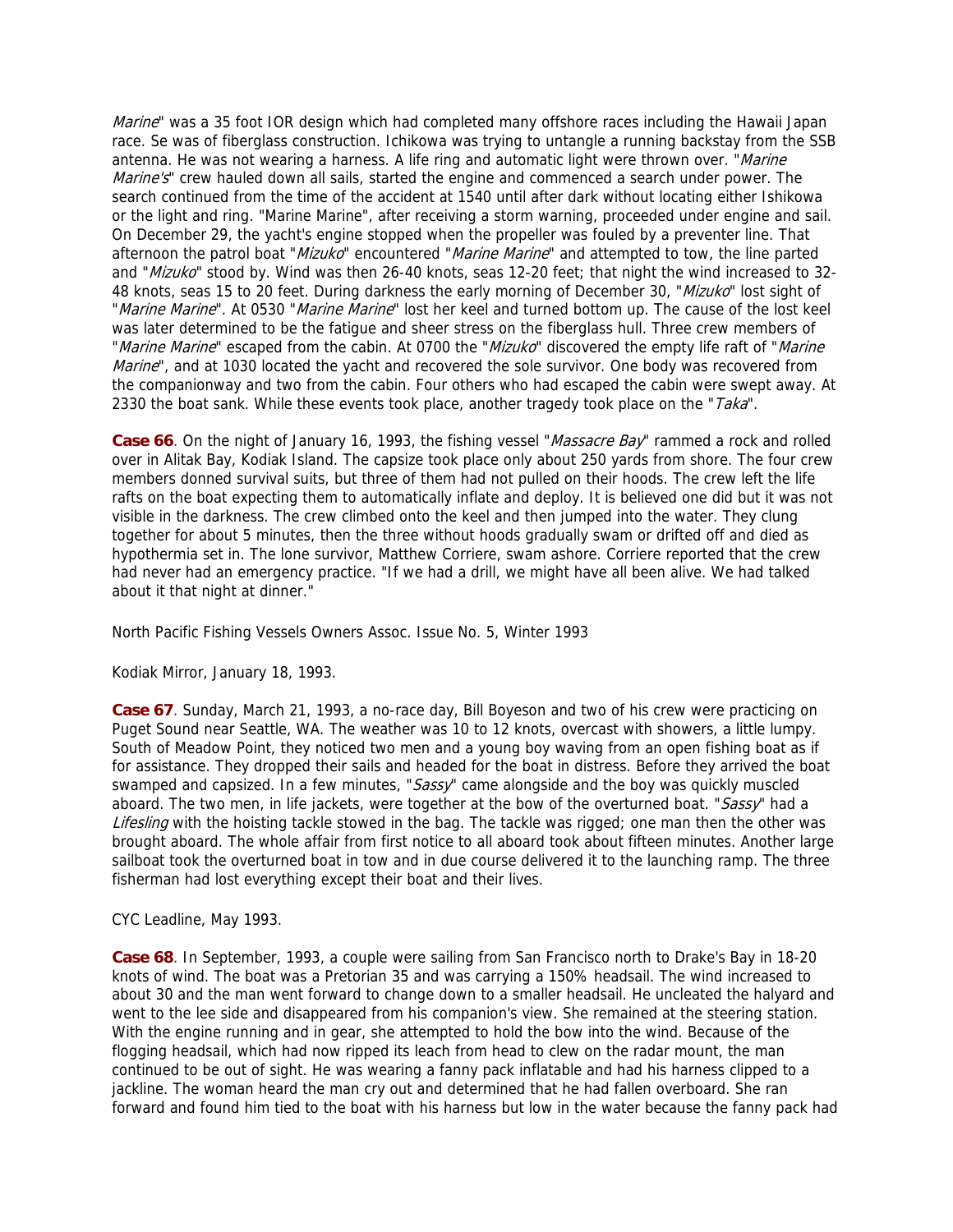not inflated. She then dropped the mainsail and returned to where her companion was still tied to the boat and found him unconscious. By this time a Boston Whaler, which had been fishing in the area, had come alongside and one of the fisherman climbed aboard the Pretorian. He found it impossible to pull the victim aboard the sloop or into the whaler. They stated they could not attach either a rope or a Lifesling. Finally a Coast Guard helicopter arrived and airlifted the victim to a hospital where he was pronounced dead on arrival. There was no attempt to use the Lifesling while the victim was still conscious and once he had passed out those on board reported they could not get it around him.

Latitude 38, October, 1993.

(While there are not enough details from this report, it seems that the rescuers may have been reluctant to cut the harness line which would have been necessary to place the unconscious victim in the Lifesling -Editor.)

Case 69. On May 11, 1993, the 61 foot fishing vessel "Lihue II" was 30 miles off the entrance to the Columbia River. A crashing wave swept a 44 year old fisherman over the side. A 29 year old fisherman who had been working on deck with him when the wave hit jumped into the eight foot seas to swim him back to the boat. Both were hauled on board by the remaining crew after an estimated 10 minutes in the water. By the time he was taken back on board, the younger man suffered a heart attack which proved fatal.

# Professional Mariner, October 1993.

Case 70. In 1992 the Brewer 44 cutter "Sea Bass" had departed Puerto Rico on a trans-Atlantic voyage to the Azores. Aboard were its owners, Joe and Pam Bass. At 1700 hours and about 300 miles north of Puerto Rico, the "Sea Bass" was beam reaching to 7 knots in 20 to 25 knots of wind and 7 foot seas under control of the autopilot. Joe was alone on deck and Pam off watch asleep in her berth. Joe went forward to wipe an oil spot on deck. He clutched the lifeline for support as the boat rolled heavily in a sea. A cotter pin failed, or was missing, the lifeline parted, and Joe was overboard. Pam heard his call for help and came on deck to see Joe's head rise in the sea some distance astern. Pam's only prior experience in man overboard recovery had been limited to retrieving cushions on calm days. Pam let the sheets go, checked that there were no lines overboard, started the engine and powered back into the wind with sails flogging. Pam deployed the *Lifesling* only to notice that the trailing line was still seized around the coil. (It is apparent that Joe and Pam had never unpacked the Lifesling, cut the seizing and stuffed it into the containment bad as per instructions.) Pam found a knife, retrieved the line and cut the seizing. The Lifesling was then trailed astern and Pam circled Joe and delivered the line to him. After Joe made contact with the line he seized and donned the Lifesling. Pam pulled Joe to the stern where he was able to climb up the boarding ladder in spite of the stern heaving in the sea. (This was not per-instruction nor a classic Lifesling recovery. However, Pam and Joe were aided by the warm water and as an experienced sailor, Pam was successful - Editor.)

### Sail, December, 1993.

Case 71. On September 12, 1992, during the Jackson Park Yacht Club Lutz Regatta, two yachts "Esta Es" and "Apparition" were running with spinnakers in 30 to 35 knots of wind. "Apparition" was overpowered and gybe broached to windward putting the mast in the water and fully exposing the keel and rudder. A crew member was thrown overboard. "Apparition" launched her man overboard module. As "Esta Es" passed "Apparition" she spotted the man overboard and rounded head to wind. The victim was then seen to go under and not come up. "Esta Es" dropped the spinnaker, started her engine, and powered to windward of the victim's last known position. "Esta Es" then bore off slightly and stopped the engine. The victim's head popped out of the water and "*Esta Es*" threw a horseshoe which missed and was carried away by wind and waves. By this time, "*Esta Es*" was dead in the water and about eight feet away from the victim. The Lifesling was thrown, missed by a few feet, lifted by the crew and flown like a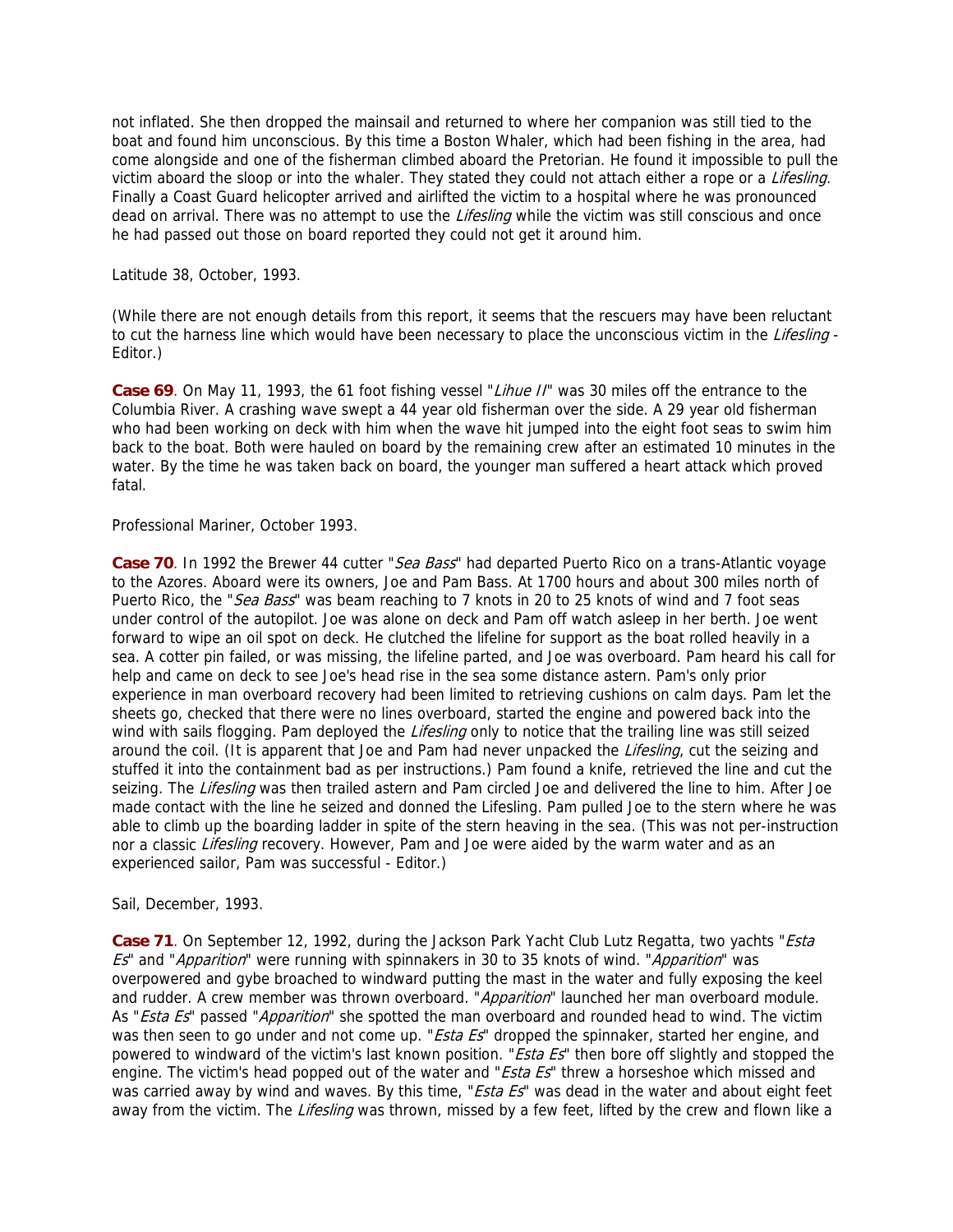kite to drop right on top of the victim. Four crew members lifted the victim from the water. He had swallowed some water, was shivering uncontrollably, had severe leg cramps and was exhausted. He had been in the water about four minutes wearing foul weather gear and no flotation. Skipper and crew of "Esta Es" received the US Sailing Rescue Medal.

American Sailor, December, 1993.

Case 72. On December 22, 1993, the fishing vessel "Brenda Anne" was heading out to port to avoid an oncoming storm off the Oregon coast. About 1 1/2 miles east of Cape Elizabeth the "Brenda Anne" broached. Her two man crew was able to get off a May Day and don survival suits before their boat filled and rolled bottom up. The Portland Pilot Boat was about 2 miles away preparing to take a pilot off an ocean bound tender. The ship heard the May Day and reported it to the Pilot Boat which was able to then locate the "Brenda Anne." The fisherman swam about 50 feet to alongside of the Pilot Boat. Only two men were on the Pilot Boat, one was driving while the other winched the fisherman aboard with a Lifesling.

Oregonian, December 23, 1993.

**Case 73**. On a clear, fresh, fall day in October, 1992, a 40 foot pilothouse cutter was bound from New Bedford to Newport, Rhode Island, with a seasoned skipper and a crew of three relatively inexperienced colleagues. While tacking into 6 to 8 foot seas in 25 to 30 knot winds, the skipper was thrown overboard when he fell against a lifeline which parted in a severe roll.

Responding to skipper's instructions (given while calmly treading water in 55 degree Fahrenheit water) the crew put the bow into the wind, secured the headsail, and then deployed the Lifesling before executing a 180 degree turn downwind past the MOB. Coming up on the windward side of the MOB, they quickly pulled him aboard using the Lifesling and the ladder mounted on the stern.

The elapsed time was approximately 12 to 15 minutes despite steep seas and a strong ebb tide which set the boat well to windward during the initial phase of the operation.

**Case 74**. On December 27, 1993, at about 1900 hours, the J-35 "Mem" was beating in 40 knots of wind in the Sydney Hobart Race. The yacht was carrying a storm jib alone and sailing at about 7 knots. The wind increased, gusting to 50, and the seas were estimated at 13 feet. "Mem" was knocked down in a heavy sea, and several crew (all tethered with harnesses) washed from the deck. "Mem's" skipper John Quinn broke his harness and watched "Mem" drift away. "Mem's" life rings were tangled and could not be deployed and she had lost her man overboard pole some time earlier. Water temperature was over 65 degrees Fahrenheit. Quinn was wearing thermal underwear, a fleecy vest and Musto foul weather gear. He had no strobe and no PFD but did have a buoyancy vest underneath and unzipped from his foul weather gear top. Quinn discarded his foul weather gear top and boots because he felt they were weighing him down. Quinn reported that he dove into the oncoming breaking seas much like a body surfer would on the way out from the beach. A large tanker that had been alerted proceeded to the area where Quinn had been reported overboard and began to sweep the sea with a Searchlight. Quinn was located and his position reported to "Atara", a yacht standing by in the area. "Atara" located Quinn and came alongside. Quinn was too heavy to life aboard amidships and a tackle or halyard could not be used since "Atara" had been dismasted. Quinn was pulled to the open transom and manually heaved aboard. Two other "Atara" crew members went overboard in the rescue effort, but were recovered. Quinn had been in the water about five hours when rescued. He was treated for hypothermia and said he was feeling normal after about 8 hours.

Sailing World, May 1994.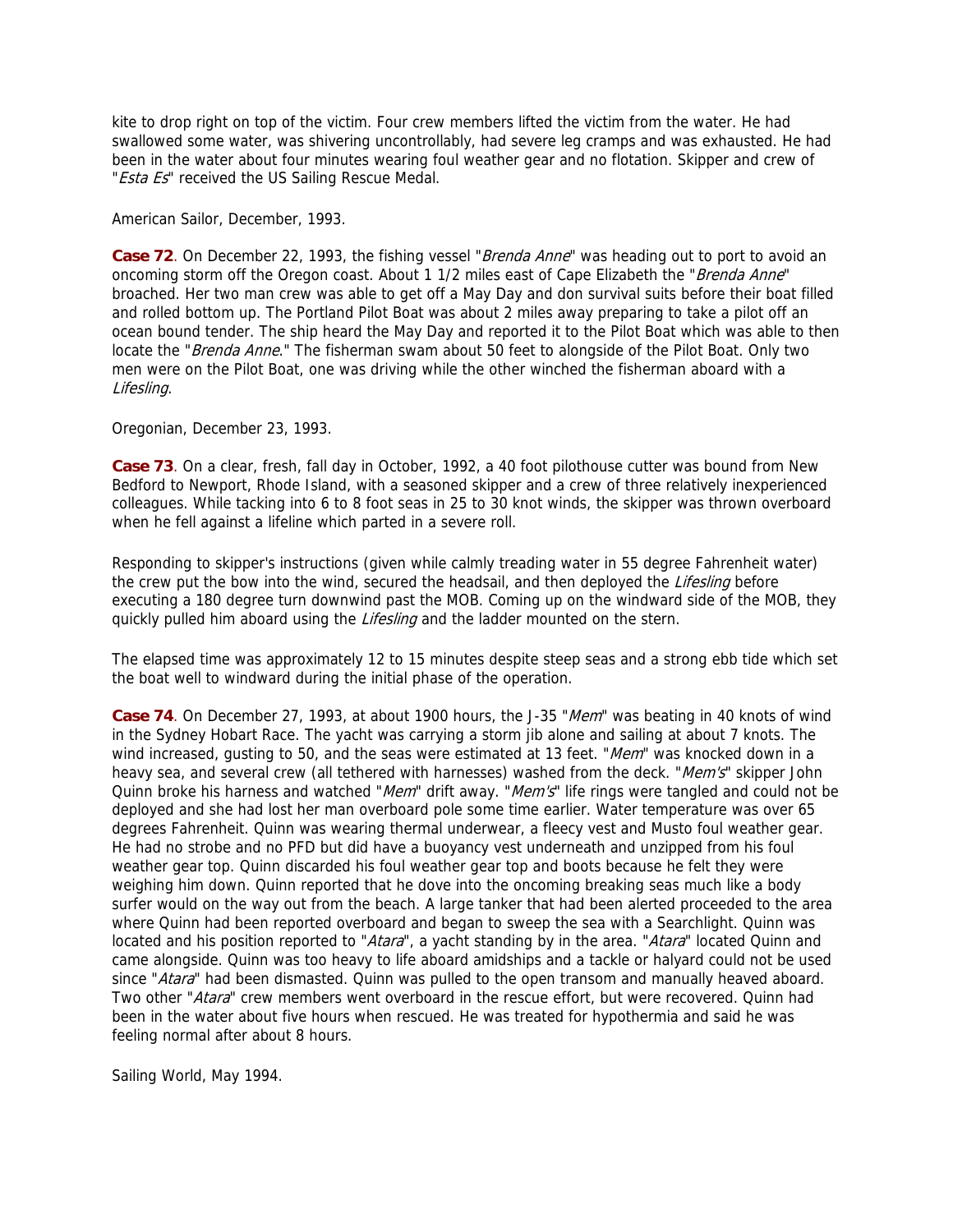**Case 75**. Case 75 occurred at Big Boat Series, Sept. 17, 1994 in San Francisco Bay. Larry Klein, Rolex Yachtsman of the Year in 1989 was skippering an experimental boat called "Twin Flyer 38", designed by Alberto Calderon. The boat has no keel for lateral stability. All life comes from the skegs, trim tabs and hull shape once the boat is underway. The boat has permanent fiberglass racks which allow the entire crew to act as ballast. The wind was 18 knots, and the seas were 4 feet. The boat hit a particularly rough set of waves, and suddenly the rack failed. dropping seven of the crew, including the skipper Larry Klein, into the water. Some of the crew, after being in the water, eight to ten minutes, were struggling to stay afloat. None had PFD's on. Larry Klein said that he didn't think he could make it any longer. Chuck Riley took him in a life saving hold with his left arm, trying to keep him afloat. About this time, a small crusing boat passed by close enough to see the people in the water, but did not stop to help. A large wave washed over three of the people in the water. At about the same time, the racing boat "X-Dream", skippered by Steen Moller, arrived on the scene. Meanwhile, one of the crew had managed to swim to " Twin Flyer" and make it on board. The crew of "X-Dream" had noticed something wrong and altered course to investigate. They dropped their sails and came to a stop next to the people in the water. They got the people in the water onto the deck of "X-Dream", having great difficulty with the skipper, Larry Klein. They started CPR immediately, which was continued by the paramedics. Larry Klein was pronounced dead at the hospital.

#### Latitude 38, October, 1994.

**Case 76.** Case 76 happened on June 15, 1991. Six persons departed Des Moines Marina, Washington State, aboard a J-22 for a day sail on Puget Sound. The weather forecast was for moderate southerlies as a low weakened. The trip was sponsored by a singles club and most of those aboard had met recently and had little experience. The skipper was Kathy Rall who had had some prior experience in teaching sailing. Conditions at first were light, but late in the afternoon a squall line was noticed coming out of the south. Rall decided to head back north to Des Moines and started the outboard. The squall line approached and the boat was knocked down throwing one of the passengers, Marie Richards, into the water. There was confusion on board, the outboard stopped, and some did not notice that Richards had gone over. Rall handed out lifejackets-none had been donned before that time. It took some time to get the boat under control, the engine restarted and the sails down. The J-22 was about 1/3 of a mile away from Richards when those aboard lost sight of her. Rall set off some flares, which attracted the Coast Guard. Richards was recovered after an hour in the water but pronounced dead on arrival at the hospital due to drowning.

Case 77. On February 12, 1994, the Puget Sound Cruising Club held a *Lifesling* Clinic off Shilshole Bay in Seattle. In charge of the Clinic was Gail Borling of the Tacoma Women's Sailing Association. Borling had run many such clinics over the last several years. One of the boats in the clinic was Jim Surgent's 37 foot schooner "Ericril". Aboard the schooner were Surgent, his wife Devon, Barbara Sacerdote, Steve and Veronica Spencer, and Maarten Dons, an experienced coach. Also aboard was Steve Voorhies.

The Clinic was to follow a basic format including the rescue of a live "victim" who was to be recovered from the water. Usually the victim is attired in a wet suit or survival suit. Previous clinics had included the rescue of several hundred victims without incident and had trained a large number of Puget Sound sailors in man overboard recoveries. Student at these clinics had later successfully rescued a number of "real life" victims in boating incidents.

Originally, Steve Spencer was to be the victim for Surgent's schooner. But due to some rib soreness, he begged off that day, and Voorhies volunteered in his place. Voorhies, age 50, had a prior history of epilepsy and heart disease, but this was not known or revealed to anyone on the schooner. He was reported to be a swimmer. There were two survival suits on board, Voorhies chose an Imperial Model bought in 1979 by Steve Hulzizer and loaned for this occasion. The suit was somewhat small for Voorhies and although this would not have affected flotation, it may have restricted his movements slightly. Voorhies removed the high rider from the suit.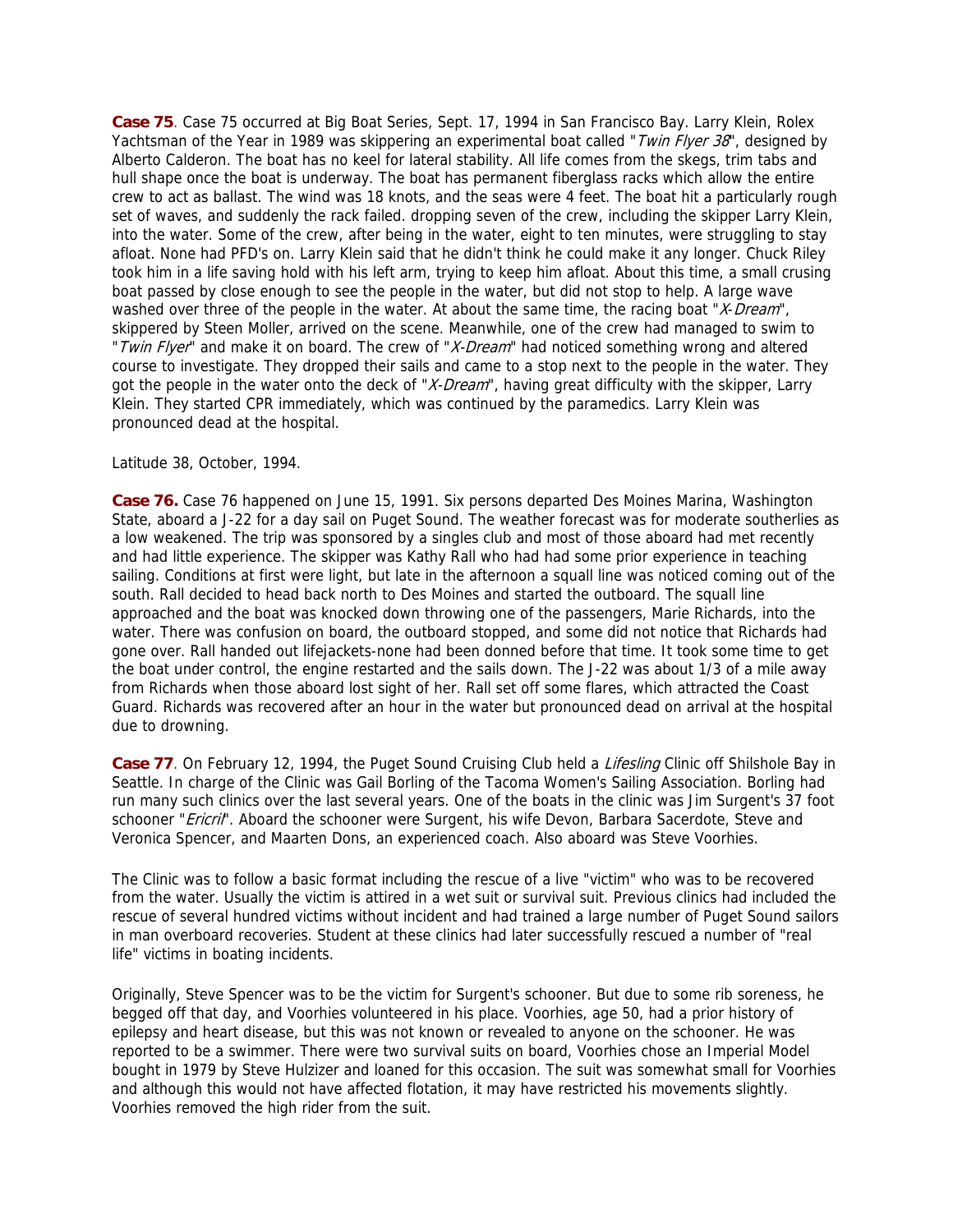The schooner proceeded to the area north of Meadow Point, a location out of the traffic pattern and frequently used for clinics. The wind was southerly 15 to 20 knots with a light chop. Prior clinics had been run in that area in winds up to 35 knots with no difficulty. A practice circle was made prior to the planned recovery.

Voorhies donned the suit and was seen to close the facial flap over his mouth. He jumped overboard in such a manner as not to go head under water. The schooner was carrying a foresail and a jib. On the first pass, the Lifesling passed within four feet of Voorhies. The witnesses indicated that the long-keeled schooner had a wide turning radius. Voorhies looked all right. It was noticed by Devon Surgent that Voorhies covered his face twice with his hands, then put his hands down while waiting for the Lifesling. Recollection varied on how many passes were required to make contact; the Spencers said 3 passes, Dons reported 1-1/2 passes. In any event, Voorhies made contact with the Lifesling trailing line and he started to pull the Lifesling toward himself facing the waves. After he had pulled in 15 to 20 feet of line, he let it go. Dons reported Voorhies appeared to be disoriented and that he started to swim away from the Lifesling. Shortly thereafter, Voorhies appeared to roll face down. Captain Paul Russell, USCG Retired, who has worked with survival suite a great deal, reports that these suits are primarily a hypothermia protective device and will not roll a person head up; the person will normally remain in essentially the position of the last exertion.

The crew on the schooner realized Voorhies was in trouble. At first, they tried to power up wind to Voorhies, but the engine was small and the boat could make only very slow headway. Next, they launched a dinghy and retrieved Voorhies who was then unconscious with froth coming out of his nose. When the dinghy came alongside Voorhies, he was on his back, apparently unconscious. The unzipped his suit and found him dry. They administered CPR and got him to an aid car on return to Shilshole. Voorhies died that night.

Doug Fryer, Kathie Fryer, Paul Russell and Jerry Sabel debriefed the Surgents, and the Spencers on March 2, 1994. Also in attendance was Steve Hulzizer, the owner of the survival suit. Maarten Dons was debriefed on February 13. Jerry Sabel interviewed the coroner.

**Case 78**. In February, 1994, at 2200 hours, ship pilot Mike Dillon fell from the pilot ladder of the 42,000 ton Korean car carrier "HYUNDAI 106" at the Columbia River entrance. Winds were over 50 knots and seas 18 feet. Dillon was attempting to board the 95 foot pilot boat when its fenders caught the ladder in the swell. Dillon's strobe light failed to work and his portable VHF was water soaked. The pilot boat made a couple of passes unsuccessfully and lost sight of him. Dillon kept swimming to avoid the breaking seas and is estimated to have drifted one mile to the northwest. A Coast Guard helicopter was launched in very dangerous conditions from the nearest station and engaged in a search pattern beginning from the position where Dillon had fallen. A reflection in the helicopter's searchlight located Dillon when it hit a small piece of reflective tape. The helicopter launched a rescue swimmer who was guided by Dillon with a pen light. Both Dillon and the rescue swimmer were retrieved. Dillon was in the water for about 40 minutes. He credits his life to his *Mustang* float coat.

The Ocean Navigator, July, 1994.

Case 79. In May 1994, the 30 foot sloop "*Dawn Treader*" was hoisting sail on San Francisco Bay in 30-40 knots of wind. Aboard were Ben Wells a six year circumnavigator and Pattianne Parker. Pattianne held the bow into the wind with the engine as Ben raised the main. Ben stepped aft and was struck on the head by the main boom, knocking him into the water. Ben was not wearing a life jacket nor harness nor was there any PFD on deck,. Pattianne maneuvered the "Dawn Treader" back and forth in Ben's vicinity. They were sighted by another boat, "Sea Adler" which stood by but made no effort to effect rescue.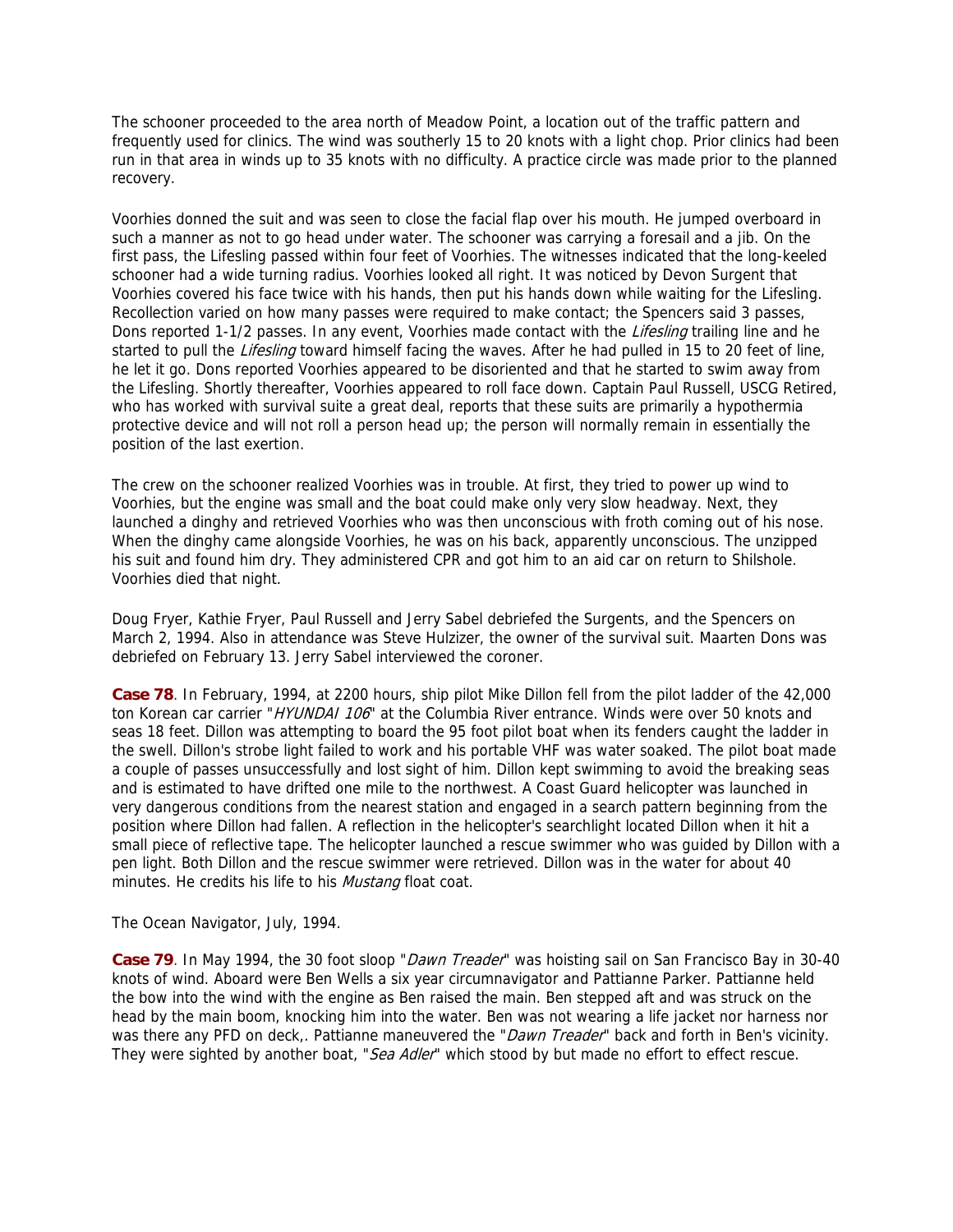A third boat, a 50 foot wooden yawl, "*Xanadu*", with a double reefed main and staysail sailed by Ben and stopped deploying a horseshoe. The horseshoe was tied to a flag pole which became tangled in its canvas sleeve but was finally deployed. Wells thought the horseshoe was a great help. " Xanadu" passed a line to Wells and asked him to tie a bowline around himself. Wells was weakening by this time and was unable to do so. He did manage to hold onto the line, however, and pulled alongside "Xanadu" whose skipper tied the bowline and used it to heave Wells aboard by swaying on it. "Xanadu" had no lifelines and when Wells got partially out of the water he sat a leg over the rail and was manually rolled aboard. Although cold, Wells, was able to return to his boat after he had changed to dry clothes.

Cruising World, November.

Case 80. On July 29, 1994, the sloop "Rainbow" was 150 miles south of Nantucket returning from Newport-Bermuda Race in fresh westerlies, of over 30 knots and seas of 15 feet. The owner, Ben Detrich was at the helm and the professional skipper, Daren Chew, went forward to make a sail change. He wore a harness but was not clipped in. A wave knocked him overboard. At the time the only other crew aboard were below: an inexperienced cook-deckhand and an injured woman sailor from Annapolis who could not leave her bunk.

The owner attempted but failed to start the engine. He then attempted to take down the main sail unsuccessfully. He was unable to turn the boat around to search for Chew. He immediately then called the Coast Guard. A coast Guard cutter placed a crew of two aboard "Rainbow" to sail her back to port while other cutters and planes searched for Chew. The Coast Guard crew managed to sail the "Rainbow" to Woods Hole in 26 hours but Chew was never found.

Case 81. On December 3, 1994, "*Night Runner*" was participating in the Vashon Island Race, Puget Sound. Winds were Northerly 25-35, gusty and unpredictable. It was very cold and seas were 3-5 feet. The fleet rounded the windward mark and bore off for the downwind leg. Few boats set spinnakers and there were many broaches and control problems. As "Night Runner" was blasting downwind with spinnaker maintaining sustained speeds of 9 1/2 to 12 knots, a person in the water wearing a red hat was spotted to the port side about 200 yards off amidships.

"Dream Speaker" had lost the victim overboard as well as (3) other members of the crew (they were attached to the boat with tethers or caught in the lower lifeline) in a broach-submarine incident that occurred when they attempted to set a spinnaker and take down their jib. "Night Runner" promptly went quickly head to wind, stopped the boat and got the spinnaker on deck. Under main and power, as "Night Runner's" foredeck was too filled with sails to get a jib up, she performed the Lifesling circle, and again stopped the boat head to wind with the *Lifesling* in the victims grasp. The victim had never seen the Lifesling before and "Night Runner" crew Mark Mannard talked her into the Lifesling. She was brought along side and it took (5) strong people (3) "pulls" to bring her aboard manually. From time of sighting the pick-up was slightly less than 9 minutes. She had probably been in the water 3-5 minutes before being sighted by the "Night Runner". She was immediately taken below and treated for hypothermia by the (3) medical professionals aboard the "Night Runner." She was scared and cold and exhibited signs of hypothermia. The "Night Runner" crew gave her lots of nurturing to help her get over her terror. Crew member Carol Kus, an Occupational Therapist, snuggled up with her under (5) or (6) blankets to warm and talk to her, and that probably was as important psychologically as it was medically. She was wearing a yellow lifejacket and red hat, which along with the timely recover, saved her life. The "Night Runner" crew did and excellent job of sail handling to effect the rescue. Without the Lifesling, "Night Runner" would never have been able to get her back.

Important points of the rescue include: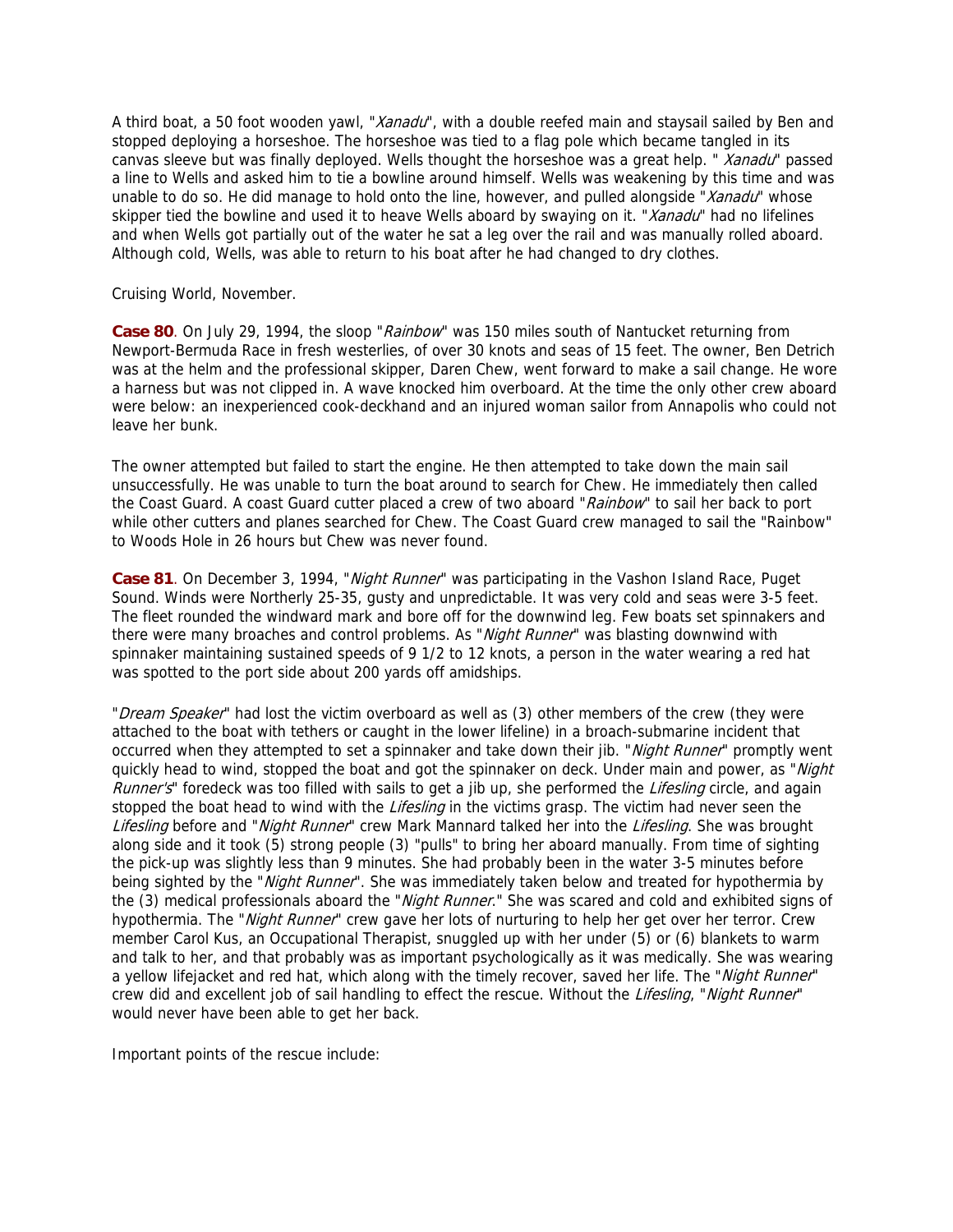1. She was wearing flotation and red and yellow gear which could be seen. The lifejacket kept her afloat and saved her life.

2. In cold Puget Sound waters, (10) minutes usually leads to the onset of hypothermia symptoms. The "Quick Stop" is critical to accomplishing recovery within the (10) to (15) minute window.

3. The engine was used because the "*Night Runner*" needed the power to get to windward of the victim and was not able to get a jib up quick enough. In most of the case histories that used an engine in an emergency situation, a line wrapped around the prop. "Night Runner" verified the lines were aboard before starting the engine, and disengaged the engine once they were to windward of the victim and could do the circle under the main.

4. The victim was not familiar with the *Lifesling*. Because Mark Mannard talked to her calmly and clearly and explained the Lifesling and what she needed to do, she was able to get into the Lifesling on the first pass. Had she not understood the *Lifesling*, and a second pass may have been required, she might well have had more significant hypothermia symptoms and "Night Runner" might have had to send someone in the water to get her into the Lifesling.

5. The "Quick Stop" maneuver under spinnaker is essentially the very same "Quick Stop" that is utilized with a jib. It is easy to learn. You must know your boat and her performance characteristics and bring her quickly into the eye of the wind but not through the eye of the wind, and releasing the halyard which basically dumps the spinnaker onto the foredeck. IT IS ESSENTIAL TO STOP THE BOAT CLOSE TO THE VICTIM. Whether a well executed "Quick Stop" stopping the boat, or by broaching it, you must stay close to the victim. In this case, even though "Night Runner" went immediately head to wind, most of the recovery time was engaged in getting back to windward of the victim. In several of the case histories, the boats that were going downwind and lost people were simply unable to get back to them.

**Case 82.** This case history is told by Lois Smith, the individual who rescued her husband Rick Smith.

On February 18, 1995 at about 8:30 AM Rick and Lois Smith set sail for Oak Harbor, WA from Everett, WA. The wind was about 15 knots out of the East, with occasional gusts. They had hoisted the mainsail while motoring out of the river. Once around the piling, Rick installed the Autohelm and went about getting the jib on deck. Lois had just stepped out of the cabin and noticed that the boat was not on course. Rick was in the process of carrying the jib sail bag back to the cockpit, and, before she could grab the tiller, the main gybed. The boom hit Rick in the back throwing him overboard. He attempted to grab the lifeline with his left leg, but his momentum prevented him from hanging on. He yelled for Lois to throw a bumper, but she was unable to get it near him. (They were going 6 knots under main alone.) Lois gybed the boat, but she didn't feel confident that she could sail the boat up to Rick, so she started the engine, tripped the main halyard, and began feeding the Lifesling and line. Fortunately, Rick was able to grab the Lifesling on the first pass. As soon as Rick was in the Lifesling, Lois put the engine in neutral and began pulling him toward the boat. It took about 8 minutes to get Rick alongside from the time he had gone over. Once at the boat, Lois wrapped the *Lifesling* around a cleat, grabbed the main halyard and started winching Rick up. Lois got his head and chest out of the water and then could only make a fraction of an inch headway with each stroke of the winch handle. Out of desperation she transferred the line to another winch to get better leverage but again was unable to hoist Rick any higher. All this time Rick was trying to help her by telling her what she should be trying. Lois then put the halyard thorough a fairlead and around a 2 speed primary winch but could only get one wrap. Rick was worried that the Lifesling was cutting off his circulation to his arms and afraid that he might slip through the Lifesling. Lois even tried pulling him onto the boat, but of course that was just wasted effort. Luckily for them, Jim Ross on "*Danran*" saw their situation and tossed her a block and tackle. Rick was weakening rapidly, but was still able to tell Lois how to rig the block and tackle to the spinnaker pole mast car and fairlead the tackle. Once everything was in place, Lois gave one pull, and to her relief, saw that Rick had actually come up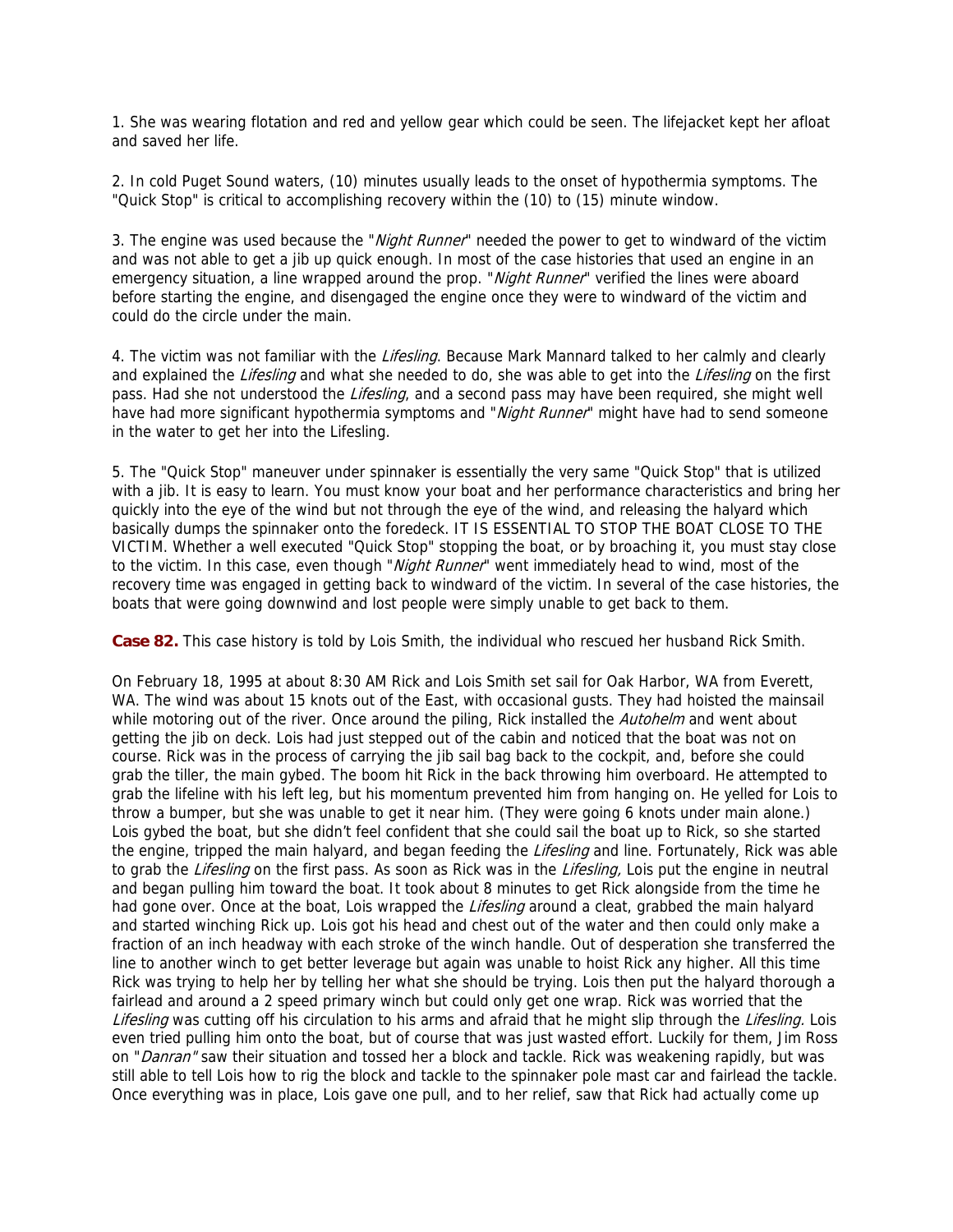about half way. Lois gave one more pull which put her on her back on the foredeck, but Rick was on the boat. His skin color was dark and gray and he couldn't walk. Lois helped him crawl towards the cockpit and cabin. Immediately, she undressed him and covered him with all the sleeping bags on board. At that time, all she wanted to do was get hooked up to shore power and get Rick warm. He was very weak but coherent. Jim followed them back to the marina. It took 20 minutes for Rick to warm up enough to stop shivering and shaking. Once in the river, Lois knew Rick would be fine when he told her to slow down and put out fenders on "*Blue J's*" side and not worry about the dock side. Lois managed to dock the boat, and she had never docked the boat without Rick on deck. Lois warmed the boat, got Rick some hot soup to drink and helped him warm up, and then finally stop shaking. It was 10:00 AM. It scares her to think that their carelessness could have resulted in tragedy. They have had Lifeslings on all three of their boats, but they have never participated in a *Lifesling* Clinic, and they almost never wear life jackets on the boat except in heavy weather, and Lois never took the initiative to learn how to handle the boat in an emergency by herself. Lois would like their experience to motivate others to learn proper safety and emergency techniques. They like everyone else, believed that nothing could happen to them: only to others. In Lois's words: "Well, not always!"

Rick comments further that the Lifesling system saved his life.

Commentary from Lois and Rick Smith, S/V "Pee Wee Magic" dated February 21, 1995, faxed from Charlie Bond at Ralson Cunningham, Bellevue WA.

**Case 83.** Tragedy struck this year's Vallejo Race, San Francisco Bay area, on Sunday, May 7, 1995, 20 year old Victoria Taylor fell off a boat crewed by, among others, her mother and stepfather. Despite help from tow other good Samaritan boats, Victoria drown.

Conditions on Sunday were gnarly, in stark contrast to the warm, spring weather of the Saturday run up to Vallejo, Sunday saw the fleet pounding uphill through step, 5-foot chop and 20-25 knots of wind. In the words of one competitor, "It was more like a white water rafting trip than a sailboat race."

Victoria was on the rail of the Merit 25 "Pink Panther" with five other people. Her mother, Shellie, was driving. Near Point Pinole, the "*Panther*" tacked, Victoria missed her footing changing sides and in a heartbeat, she had gone through the lifelines and into the water. She was not wearing a lifejacket.

She managed to grab a stanchion momentarily, but the rough water tore the boat from her grip, and the distance between them increased rapidly.

Aboard "Pink Panther" everyone sprang into action. People were screaming "Man overboard!" and pointing. A life ring was thrown, but the wind caught it and blew it away. Shellie tacked the boat and tried to maneuver so that they could come up to Victoria from downwind, but the combination of wind, current and wave conspired to keep them at a distance. The decision was made to drop the sails and start the boat's outboard, but the prop was fouled almost immediately.

The crew aboard Lee Roberts' Catalina 30 "Alexandra" saw the commotion and diverted to the scene. Also choosing to drip their sails and maneuver under power, they deployed their Lifesling and circled Victoria, shouting at her to grab the line. This she did--but, significantly, she was not able to slip the Lifesling under her armpits. Holding onto the line, she quickly hauled to the stern of the boat where eager hands grabbed her foulie jacket.

Victoria was near the edge of consciousness by the time she came alongside "Alexandra", completely unable to help herself any longer. "Alenandra's" crew had rigged a tackle arrangement to hoist her aboard, but without the *Lifesling* in position, it wasn't going to work. The crew tried vainly to lift her out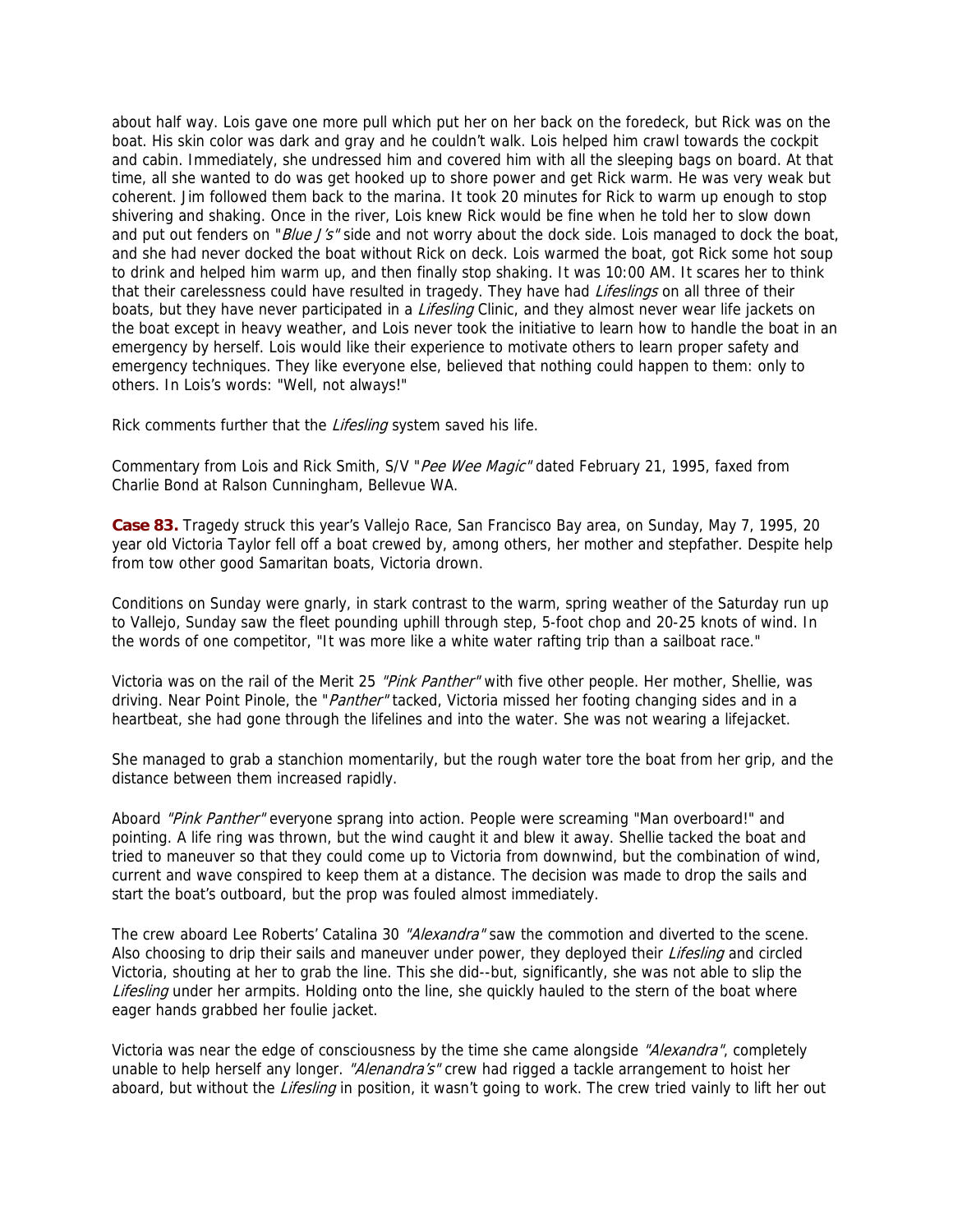of the water, but to everyone's horror, she simply slipped out of the jacket and drifted away again. When "Alexandra" was thrown into gear to try and retrieve her, the foulie jacket wrapped in their prop.

By that time, another boat had arrived on the scene, Vern Zvoless' Tartan Ten "Lady Hawk", "We saw "Alexandra" circle Victoria and haul her in on their Lifesling line, so we stood by, circling slowly. The next thing we saw was a man jumping off "Pink Panther", "said Zvoless, "We started to head toward him, and as we got closer we looked over and saw her, face up, about 6 inches underwater.

The man who had dived in was Joe Chew, Victoria's stepfather. He grabbed her and the "Lady Hawk" crew grabbed him. They rigged their own Lifesling under Joe's armpits, but again were unable to get either of them aboard (This time partially do the fact that Joe would not let go of Victoria). In the end, all Zvoless's could do was hold on the arms, legs, clothes--anything that would keep Joe and Victoria's heads above water.

That's how thing stayed for the next 25 minutes until the Coast Guard arrived

The Coasties got Victoria aboard their boat and, after assurances that Joe was okay, started CPR and rushed her ashore. Joe transferred to the San Rafael Police boat, which had also arrived on the scene. The boat also towed "Pink Panther" into San Rafael, where Shellie and Joe were given the news that Victoria had died.

One of the ways Shellie dealt with the loss was through cyberspace. An avid cruiser of the Internet, she posted and account of the incident that to date has resulted more than 500 responses from all over the world. Many responses had to do with her plea for everyone to wear lifejackets, which almost certainly would have saved Victoria's life.

"When one crewman was below and someone asked if we wanted him to get PFD's while he was down there, everybody shook their heads," she wrote. "Drowning happens fast. Victoria was a strong swimmer. We all thought we knew enough to rescue someone in time. We didn't, and we didn't. Please, please wear your PFD's."

Vern Zvoless is a believer. "I'm never sailing again where everybody doesn't have life jackets on," he says. He also noted the extreme difficult of trying to get someone out of the water who could not help themselves. "Until you've dealt with it, you can't believe how hard it is. You're just not going to get somebody out of the water who's unconscious."

From Latitude 38, Volume 216, June 1995.

**Case 84.** August 21, 1992. Fran Corrington, Lee Cobb, Tom Burzyck rescued Richard Corrington.

Cruise from Charlevoix to Beaver Island, 16 kts. 5' seas.

Mr. & Mrs. Corrington were sailing when a large wave hit the boat, causing Mr., Corrington to fall overboard under the single life line. Mrs. Corrington threw him the Lifesling, lowered the sails and pulled him next to the boat so she could winch him in with the main halyard. At the same time, Cobb and Burzyck were passing on a commercial ferry and saw what was happening. They jumped into the water to assist Mrs. Corrington in getting her husband back on board. First aid was administered and Mr. Corrington was taken to a hospital where he was treated for hypothermia and shock, but later released with no complications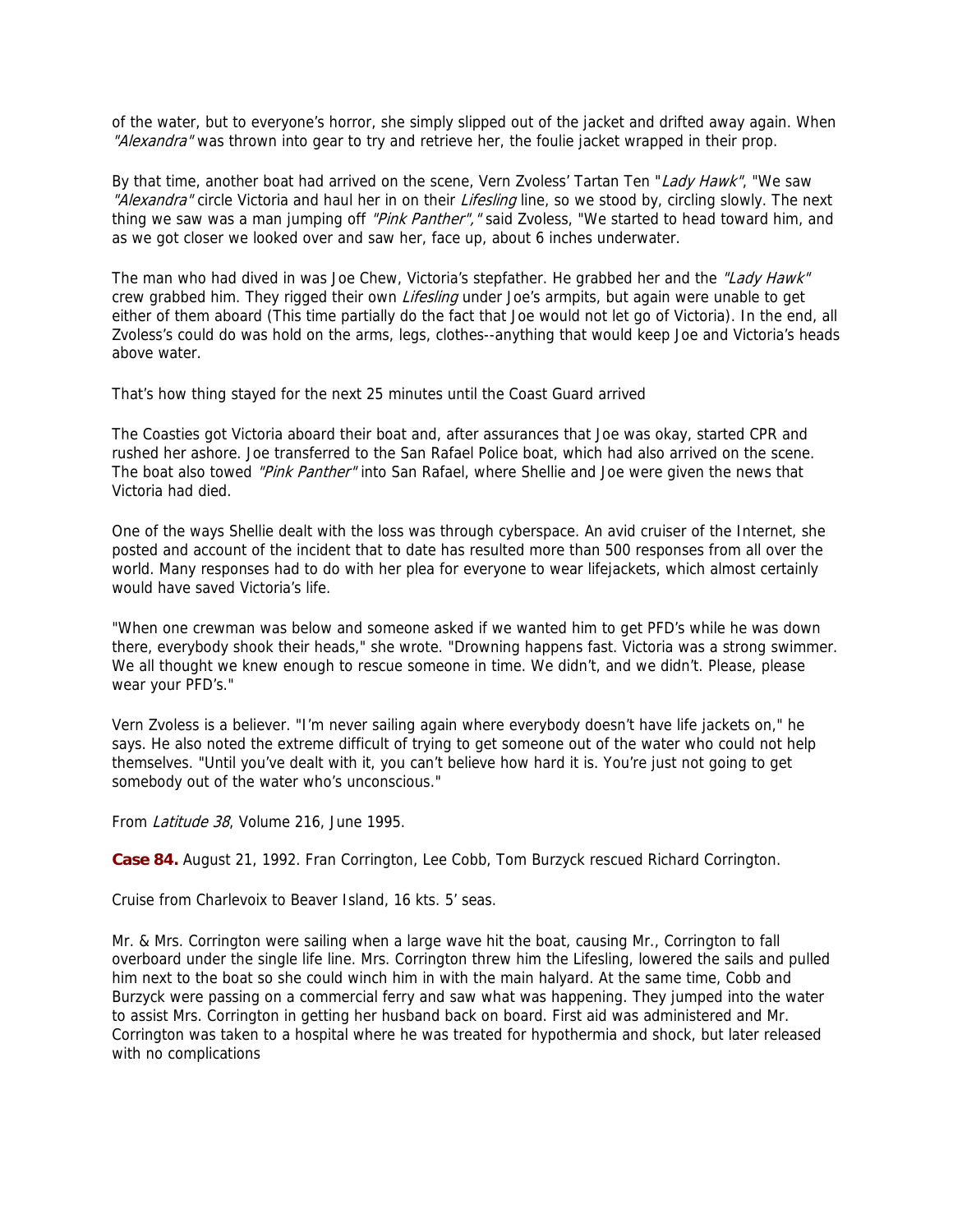Source: US Sailing memo from Chip Barber to Siobhan re: Rescue Medal recipients 1993.

**Case 85.** July 28, 1991. Tom Ciura, SUMMERTIME DREAM

20 kts, high seas.

Ciura and his family were heading home , in their power boat, in deteriorating weather when he spotted objects floating in the water. Upon closer examination, he saw it was six people, none with PFD's. He called the USCG and began to manually pull all six out of the water with the help of his family

Source: US Sailing memo from Chip Barber to Siobhan re: Rescue Medal recipients 1993.

**Case 86.** July 6, 1991. Michael Filler, SPRING TIDE

20-25 kts, 3'-4' seas.

Upon returning to Montrose Harbor, Filler encountered a woman, with a PFD in the water. She was hauled into the boat and advised there were two others also in the water at some distance. They recovered the two males, one with a PFD, who had been in the water for over half an hour. Shortly after that, they found the power boat these people had jumped off of to rescue a baseball cap and then each other and returned them to the boat. One woman was on board but could not find the key to start the engine.

Source: US Sailing memo from Chip Barber to Siobhan re: Rescue Medal recipients 1993.

**Case 87.** July 7, 1990. David Brown, THE ARK

Cleveland Race Week on Lake Erie, 10 - 15 kts.

Near the end of the race an unusually large wave swamped an Ensign, leaving the crew in the water, without PFD's. Brown, who was on the committee boat and saw the incident, abandoned the race and brought all four sailors aboard his boat.

Source: US Sailing memo from Chip Barber to Siobhan re: Rescue Medal recipients 1993.

**Case 88.** Wyn Cooper, WANDER rescued Harry Levack.

20+ kts, 5'-6' seas.

Levack was correcting a problem in the cockpit when a large wave hit and he was thrown overboard without PFD. His crew had difficulty maneuvering the boat under sail, but cooper was nearby and had seen what happened. He dropped his sails, started the engine and picked Levack out of the water within 5 minutes.

Source: US Sailing memo from Chip Barber to Siobhan re: Rescue Medal recipients 1993.

**Case 89.** June 20, 1992. Ken Read, KODIAK rescued crew Brad Dimeo.

Newport to Bermuda Race, 11PM, 5-15 kts, gusty with rain squalls.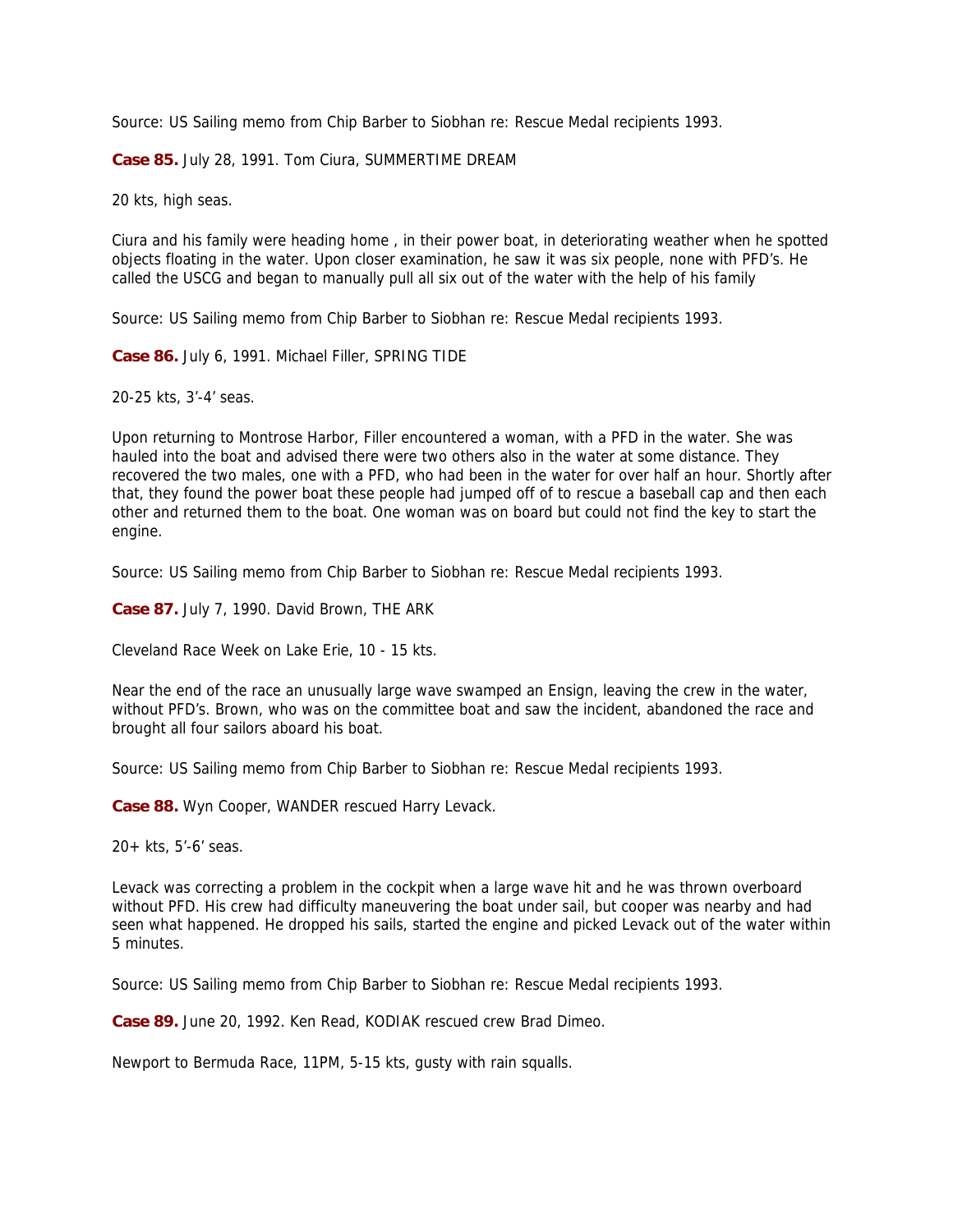Dimeo was moving the genoa sheet and preparing to attach a new shackle when a violent wave hit, causing the genoa to snap full, launching Dimeo over the lifeline. A crew member located Dimeo with a flash light while Read tacked and slowed the boat. The bowman doused the genoa, and another crew took a GPS reading. A Lifesling was deployed to Dimeo who was always within visual and shouting range, so he was able to alert the crew he was alright. Read jibed the boat within three lengths Dimeo, performed a Quick Stop and pilled Dimeo out of the water with the entire rescue taking less than three minutes to accomplish.

Source: US Sailing memo from Chip Barber to Siobhan re: Rescue Medal recipients 1993.

**Case 90.** June 1992. Alex DelCastillo, LIVELY rescued John Ahrens (skipper)

Newport to Bermuda Race

Ahrens was on the foredeck, putting a sail through the hatch when the boat hit a wave and he lost his balance, falling backwards over the leeward rail. The crew was alerted, the Quick Stop performed and they pulled next to Ahrens. The Lifesling was deployed and with some effort, he was manually brought aboard by DelCastillo, who left the helm to help assist in bringing Ahrens aboard. The entire incident took about 30 - 45 seconds allowing them to continue racing in under one minute.

Source: US Sailing memo from Chip Barber to Siobhan re: Rescue Medal recipients 1993.

**Case 91.** August 12, 1992. Robert Sellers, SNOW GOOSE rescued Jim & Carol Stoecklin.

Thistle cruising on Grand Traverse Bay, 24+ kts.

Sellers was cruising with friends when he saw a Thistle being sailed by a couple in their 60's. Due to the weather and the fact that they were traveling in the same direction, sellers kept an eye on them. About 3 miles from Newport, the Thistle capsized and turtled, leaving the couple clinging to the bow. Both had PFD's, but Mrs. Stoecklin didn't swim. Sellers returned to the Thistle and assisted the two cold people on board without incident in less than ten minutes.

Source: US Sailing memo from Chip Barber to Siobhan re: Rescue Medal recipients 1993.

**Case 92.** February 1992. Morgan Stinemetz rescued Bruce Kestin

Racing in Sarasota Bay, FL.

Kestin went through the lifelines while leaning on a winch which moved. Stinemetz performed a Quick Stop, turned the boat back to Kestin, who was able to climb the swim ladder and they resumed racing.

Source: US Sailing memo from Chip Barber to Siobhan re: Rescue Medal recipients 1993.

**Case 93.** August 1989. Jack Klang

Traverse Bay instructor

Klang was instructing on Traverse Bay when a squall hit, bringing 40 kt winds, rough seas and torrential rain. They took sails down and started the engine. Half a mile away they noticed an overturned catamaran with 3 people in PFD's in the water. They arrived within 15 minutes, threw a heaving line, which one caught and was hauled aboard over the stern. The other two were removed from the water in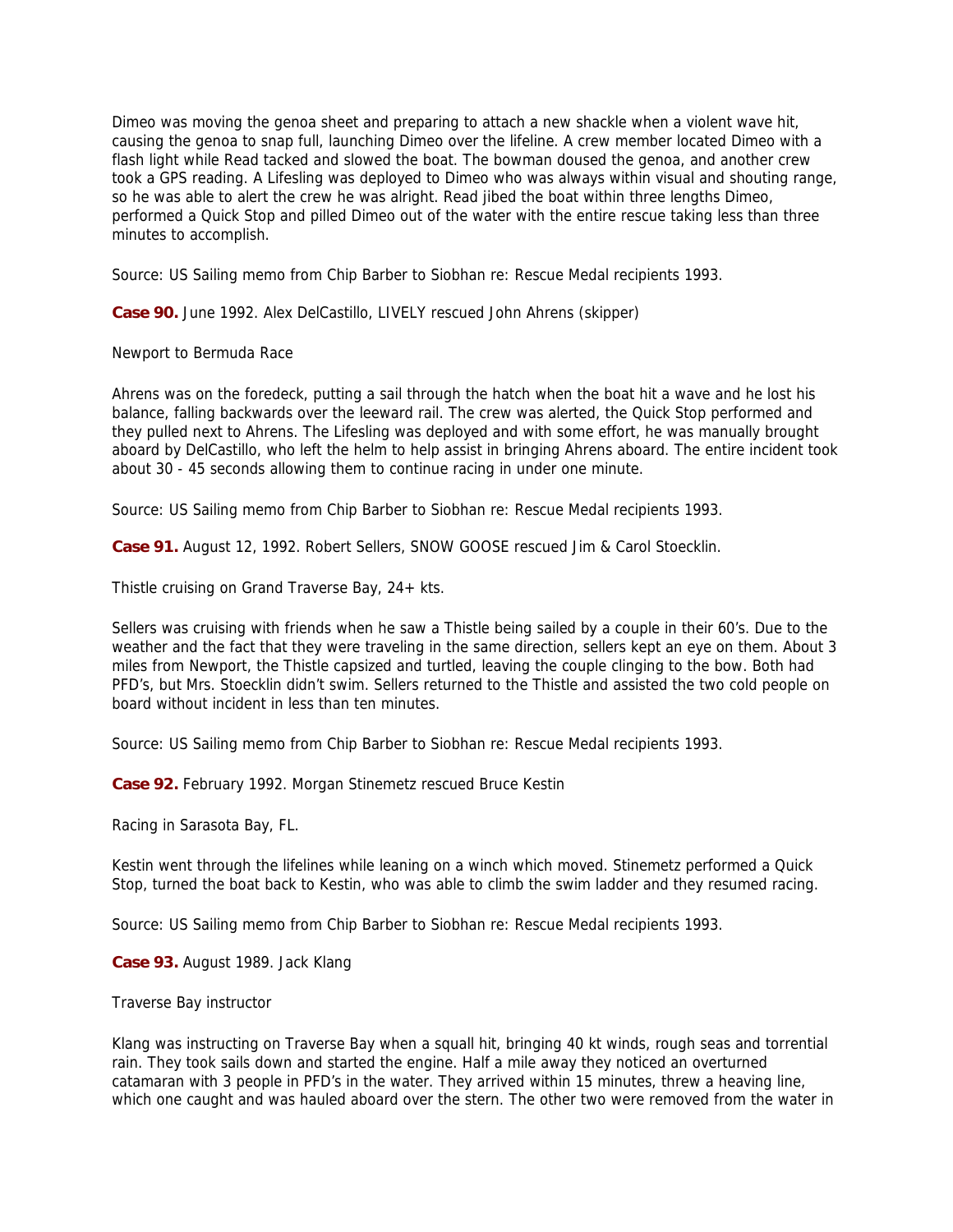the same manner. All three were treated for hypothermia on board and shortly after, when they reached the marina. No hospitalization required.

Source: US Sailing memo from Chip Barber to Siobhan re: Rescue Medal recipients 1993.

**Case 94.** August 1992. Dan Spigel

Lake Texoma in Texas morning

Heading out for a sail with his engine on, Spigel noticed objects in the water at a distance. He motored over and saw an overturned dingy with two men and two boys in PFD's in the 45 degree water. Spigel threw a Lifesling and a homemade lifeline. Each person was brought manually over the stern and treated for hypothermia on board and then by waiting paramedics on the dock as soon as they arrived. The paramedics said that if the boys had stayed in the water for 5 more minutes, they would not have lived.

Source: US Sailing memo from Chip Barber to Siobhan re: Rescue Medal recipients 1993.

**Case 95.** August 28 1992. Barry Schultz rescued skipper John Spadaro

HYRA Cat. Honolulu to Molokai Race (2400) 25 kts, 8' – 10' seas.

Sparado was sitting on the leeside cockpit combing, in full foul weather gear (no PFD), monitoring the GPS when a wave washed him silently over. Schultz noticed he was missing and went hove to. Mrs. Spadaro put PFD's in the water after calling the USCG for help. They furled the jib, started the engine and headed back to Spadaro, but he was 400' – 500' away and hard to find in the waves. As the boat neared, Spadaro was able to yell out directions that were relayed to Schultz. Mrs. Spadaro mistakenly threw over all the PFD's so there were none to pass to him. The Quick Stop maneuver was used on the second pass. A crew member threw a line which was caught by Spadaro who pulled himself to the side of the boat. He was manually pulled to aboard by Schultz and another crew. The incident took 6-8 minutes.

Source: US Sailing memo from Chip Barber to Siobhan re: Rescue Medal recipients 1993.

**Case 96.** July 21, 1992. William Lawler SAN DAD rescued crew of Peter Dorenbos' MOONRAKER

MORF Chicago. Noon, 15 - 18 kts, rainy and blustery.

22' MOONRAKER was hit by a sharp, strong gust and three big waves in succession, causing her to capsize then turn turtle when her keel folded up. Despite efforts to right her, she took on water and sunk, leaving five in the water, only one with PFD. Lawler dropped sails upon seeing the accident and powered over. By use of a line he had three aboard within 5 minutes while the other two got out by grabbing onto the boat and being pulled aboard.

Source: US Sailing memo from Chip Barber to Siobhan re: Rescue Medal recipients 1993.

**Case 97.** May 31, 1992. Phil Graf, XANADU rescued Ben Wells, DAWNTREADER

San Francisco Bay, afternoon sail, 30 kts, gusting 40 kts.

Wells who was wearing no PFD was struck unconscious by the boom and tossed into the water. He awoke a few minutes later and swam toward the boat. All life rings and flotation cushions were stored below, out of reach of crew member Ms. Parker. Graf noticed Wells in the water, brought XANADU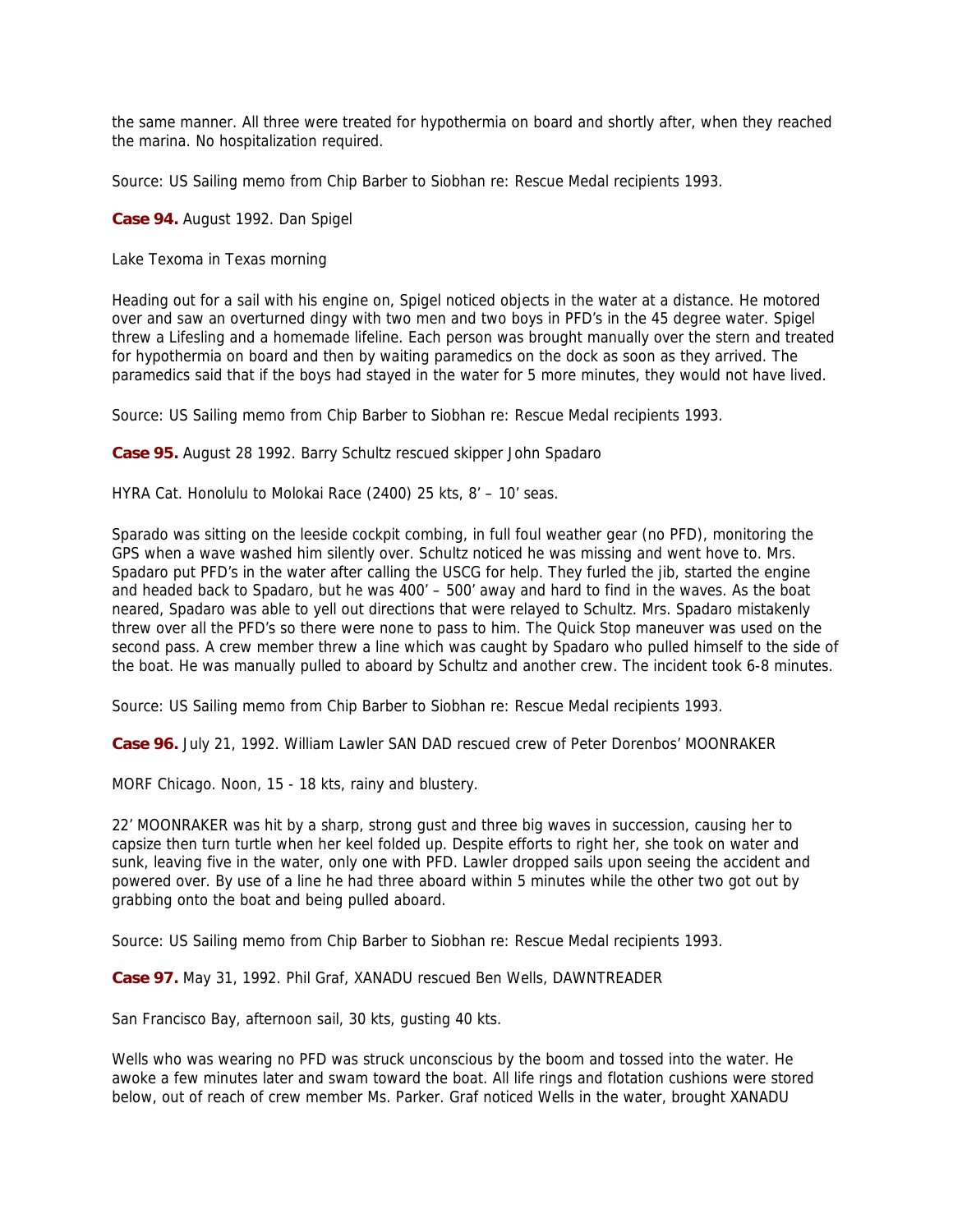alongside him, his crew Ms. Drotleff, threw a horseshoe buoy and they lifted him out of the water. No injuries.

Source: US Sailing memo from Chip Barber to Siobhan re: Rescue Medal recipients 1993.

**Case 98.** July 26, 1992. George Erich, KOALA FLYER rescued crew member.

Morning of the Chicago-Mackinaw Race, light winds.

An accidental jibe during a watch change threw over a crew member who had no PFD and no harness. Erich got a Loran fix, tacked the boat, threw a line over and started the engine. The victim reached the line and was pulled aboard by two other crew members. Entire incident was less than five minutes.

Source: US Sailing memo from Chip Barber to Siobhan re: Rescue Medal recipients 1993.

**Case 99.** June 2, 1992. George Petkovic, ZOT rescued Cindy Sims; Richard Gruntsen, VOODOO rescued John Poast.

Chicago-Waukegan Race, 22 kts, 6' waves.

Sims, who was not wearing a PFD or harness, was thrown over when a rogue wave caused an accidental tack. Petkovic performed the Quick Stop after throwing a line and horseshoe to her, but the waves took the line and they sailed past her too quickly. Poast, who had a PFD but no tether, jumped in to help keep Sims' head above water. On ZOT's second pass, Sims was pulled aboard by 4 crew members, but Poast lost his grip on the boat. They tried to start the engine, but the first line thrown had gotten fouled. Before they could start the rescue, VOODOO already had Poast aboard. They had seen the events, started their engine, and reversed course with sails up. They dropped the jib and main, pulling up slowly, and threw a heaving line which Poast caught on the second try. He was pulled to the transom and heaved aboard annually. No injuries.

Source: US Sailing memo from Chip Barber to Siobhan re: Rescue Medal recipients 1993.

**Case 100.** August 3, 1991. Jim Gronseth ACTIVE rescued crew Rick Valerga

AM during cruise from Annapolis to Newport. 17-20 kts. 4'-5' seas

ACTIVE came off it's heading to reef #1 main. During the reefing, the wind shifted causing the boom to swing across and knock off Valerga. Gronseth turned into the wind to perform the practiced Quick Stop. Also, the Seattle sling was deployed over the stern pulpit. The engine was started to speed the rescue. The sling encircled the MOB during the turn. Main and jib were dropped. Valerga swam a stroke to reach the sling and was hoisted aboard by the stbd. Spin. Halyard. It all took less than four minutes.

Source: US Sailing memo from Chip Barber to Siobhan re: Rescue Medal recipients 1993.

**Case 101.** July 1993. Joe Cutcher, CHEAP SHOT.

MORC International Championship, Lake Erie . Up to 60 kts. 6' seas.

Around 5:00 PM, while racing in the 27-foot sloop NITRO caught a rogue wave and dove 30 degrees into the lake, loosing steerage and then rolling onto its side pitching two crew members (Comer & Modrowski)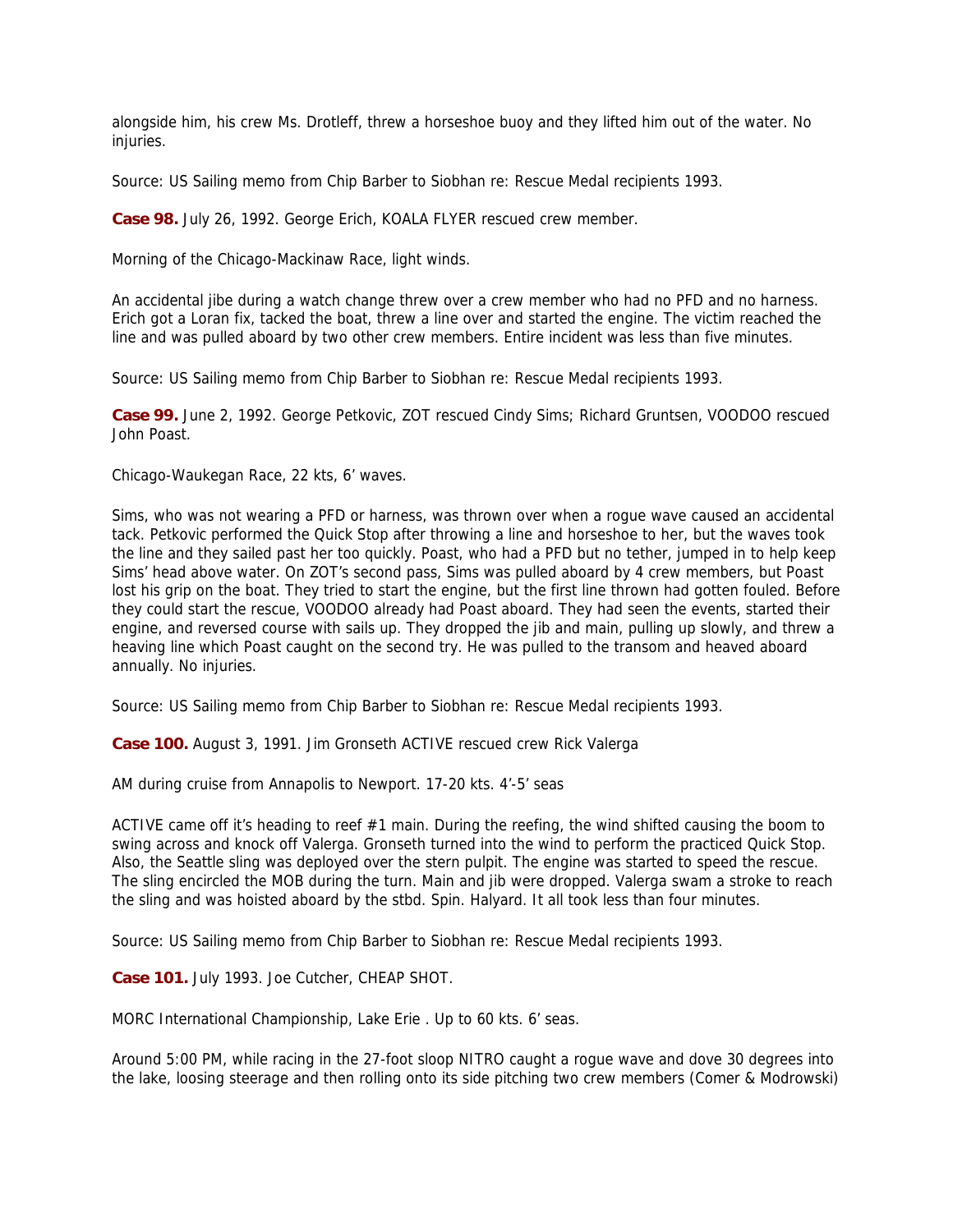into the water. Both were wearing PFD's. NITRO righted itself and the crew hauled down the sails. One of the lines wrapped around the prop so the skipper (Fred Hibbert) dove in to untangle it.

CHEAP SHOT skippered by Cutcher was racing nearby and noticed the two sailors in the water. CHEAP SHOT's crew immediately threw over a horseshoe buoy , a flashing strobe light and man-over-board pole, then started the motor. After circling the two a few times, they were able to throw Modrowski a line and heave him aboard. They made a few more passes and did the same with Comer.

NITRO's crew in the meantime had lost sight of the two victims and did not know they had been rescued until CHEAP SHOT came along side them about 15 minutes later.

US Sailing press release October 8, 1998.

**Case 102.** July 17, 1993. John Callahan rescues Craig Heff.

PICYA Big Lipton Trophy Regatta, San Francisco Bay, 30 kts.

Heff caught a glancing blow to the side of the head by the boom while grinding the pedestal which during the race aboard SWIFTSURE. The blow tossed him over the side without a life jacket. Callahan was windsurfing behind SWIFTSURE and had been watching the race. Within 15 second of the incident, Callahan coasted up to Heff who was alert enough to grab the sailboard firmly.

It took SWIFTSURE about 5 minutes to get back to pick up Heff, but without a life jacket, 30 knots of wind and being dazed by the blow to the head, it was fortunate Callahan was there.

US Sailing press release October 8, 1998

**Case 103.** September 1993. USNA FLOLIC

Chesapeake Bay.

FROLIC was traveling north past Chesapeake Bay Bridge when a power boat passed them at a high rate of speed. The boat cut across the bow of FROLIC and then hit a large wake, and broke apart as it landed.3 of the 5 occupants fell off the boat when it landed, two more were still aboard the sinking vessel. Ensign Kurt Muller showed the plebes how to use the jib and spinnaker lines to winch the people aboard. Another powerboat had helped the two remaining occupants of the sinking vessel and had radioed the USCG for further assistance.

US Sailing press release October 6, 1998.

**Case 104.** May 24, 1996. Geiger Cove, Catalina Island

Don went over the side in "lumpy" seas while trying to clear the main halyard. He was wearing an inflatable life jacket, which he inflated by pulling the lanyard. Margie promptly deployed the Lifesling and circled the victim (still under power. Unable to use the winch Margie pulled Don to the boat hand-overhand. And then Don rebounded the vessel using the boarding ladder.

Source: Santana/July 1996 (Magazine article).

**Case 105.** June 13, 1998 London, England 22-27 kts.